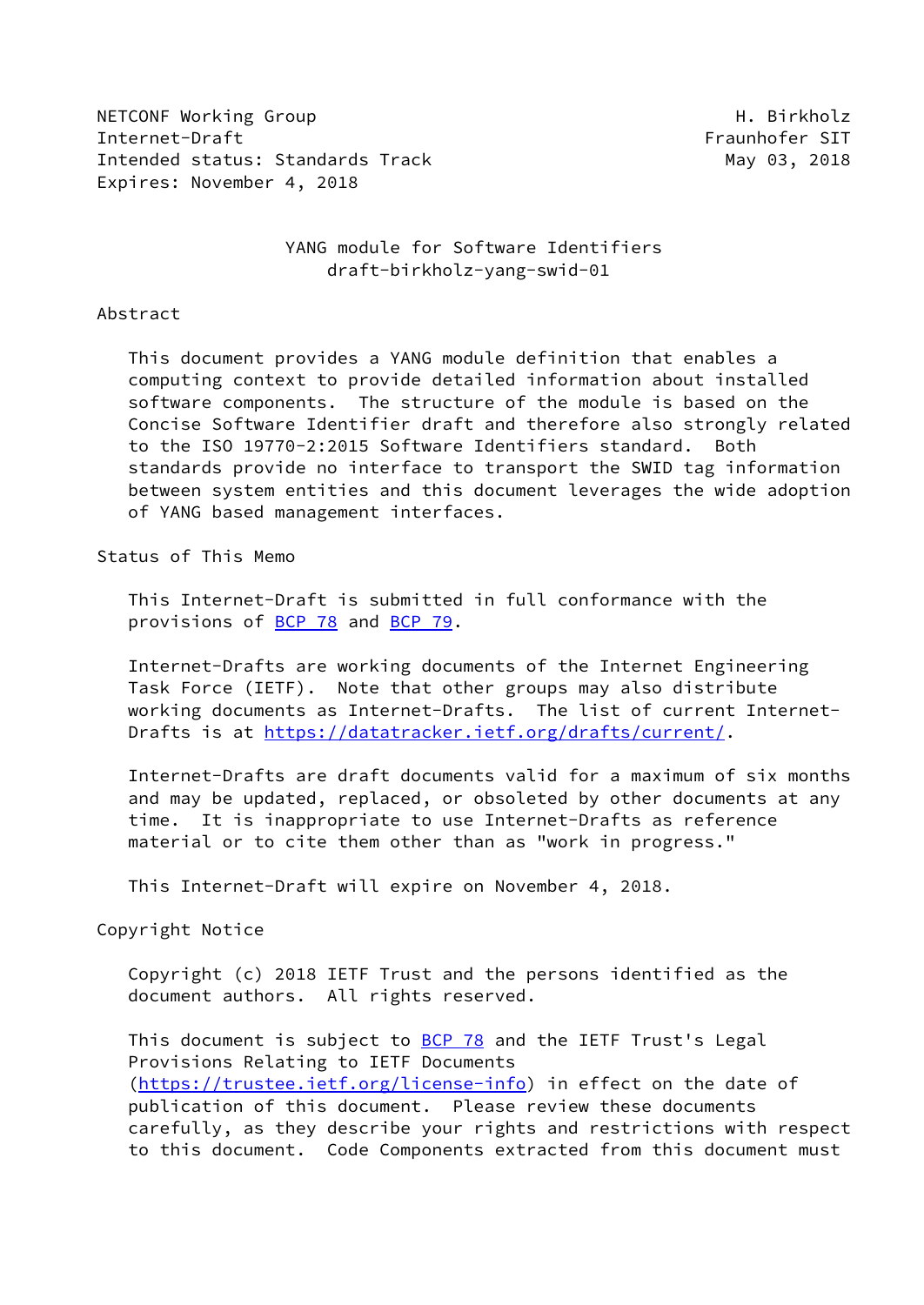```
Internet-Draft YANG SWID May 2018
```
 include Simplified BSD License text as described in Section 4.e of the Trust Legal Provisions and are provided without warranty as described in the Simplified BSD License.

Table of Contents

|  | 1. Introduction $\ldots \ldots \ldots \ldots \ldots \ldots \ldots \ldots$ |  |
|--|---------------------------------------------------------------------------|--|
|  |                                                                           |  |
|  |                                                                           |  |
|  |                                                                           |  |
|  |                                                                           |  |
|  |                                                                           |  |
|  |                                                                           |  |
|  | Appendix A. Detailed YANG SWID module 6                                   |  |
|  |                                                                           |  |

# <span id="page-1-0"></span>[1](#page-1-0). Introduction

Software Identification Tags (SWID tags [\[SWID](#page-6-5)]) or their binary equivalent - the CoSWID tags [\[I-D.ietf-sacm-coswid](#page-6-6)] - provide a versatile document standard that can be installed in conjunction with a software component on a system entity. There is no standard interface to access, export, or transfer these tag document between system entities. The following YANG module enables full, fine grained access to every attribute and metadata defined in the SWID standards via a YANG-based management interface. In addition, access to all SWID documents - encoded in XML or CBOR - is enabled by corresponding SWID inventory statement. Changes to the SWID inventory can be emitted via SWID-Updates YANG notifications.

<span id="page-1-2"></span>[2](#page-1-2). YANG SWID module

 Every node defined is read-only, as there is no installation or deployment capability associated with tag information. The descriptions of each attribute are derived from the SWID XML schema definition provided by ISO:

<http://standards.iso.org/iso/19770/-2/2015-current/schema.xsd>

The definitions were adapted and modified if appropriate.

 The following summary illustrates the module in tree format. The complete YANG module can be found in [Appendix A.](#page-6-4)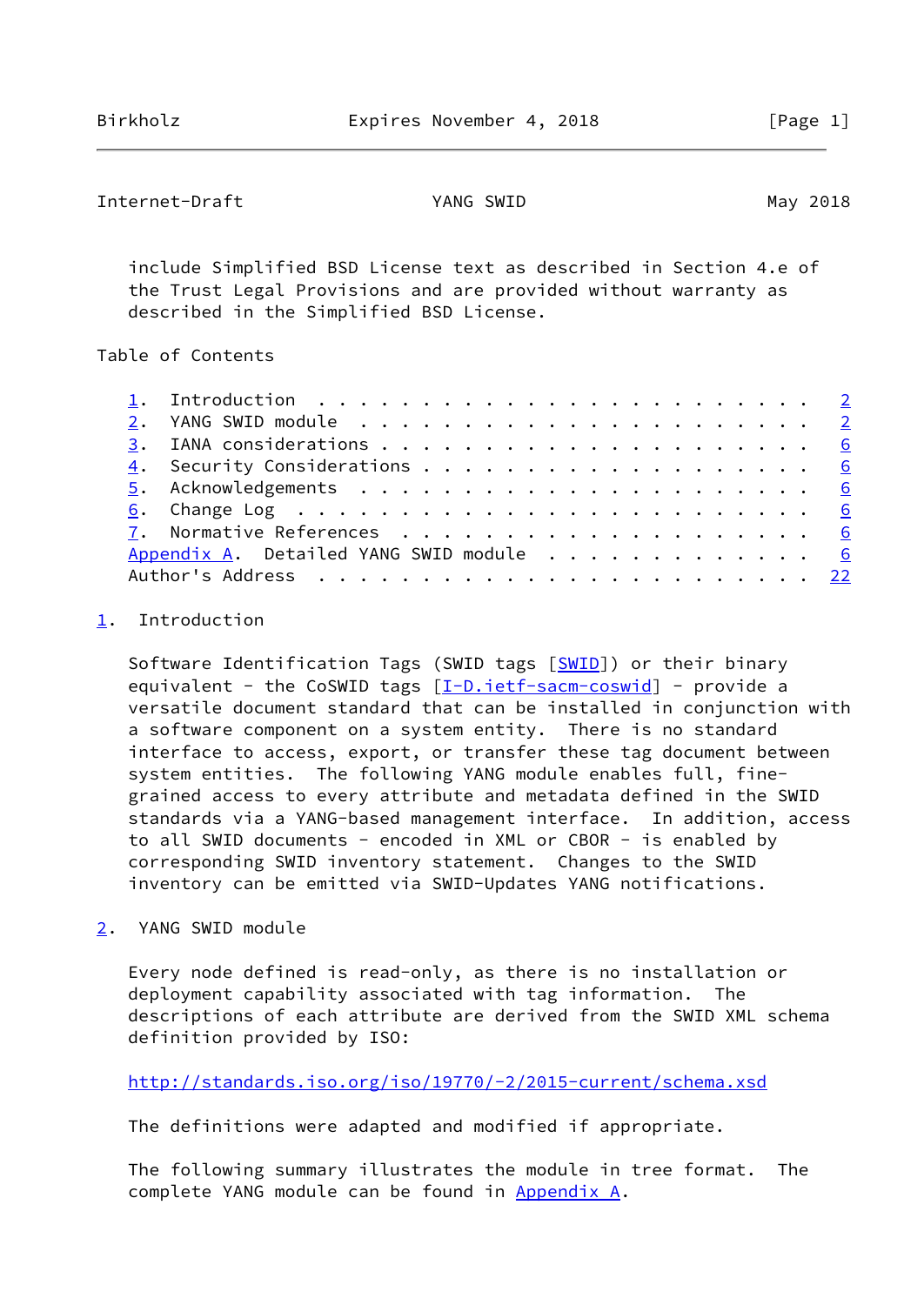```
 <CODE BEGINS>
 module: yang-software-identity
     +--ro (swid-inventory-type)
        +--:(native)
```
#### Birkholz **Expires November 4, 2018** [Page 2]

|  |  | Internet-Draft |  |  |
|--|--|----------------|--|--|
|--|--|----------------|--|--|

YANG SWID May 2018

 | +--ro (representation-type)? | +--:(isoswid) | | +--ro iso-software-identities\* anydata  $---:(coswid)$  | +--ro cbor-software-identities\* anydata +--:(yang-modeled) +--ro concise-software-identities\* +--ro concise-software-identity +--ro lang? string +--ro any-element\* | +--ro any-attribute | +--ro attribute-name? string | +--ro attribute-value? string +--ro tag-id string +--ro swid-name string +--ro (major-ressource-collection)?  $+-:$ (payload) | | +--ro payload | | +--ro lang? string | | +--ro any-element\* | | | +--ro any-attribute +--ro attribute-name? string | | | +--ro attribute-value? string | | +--ro (item-type)? | | +--:(directory) | | | +--ro directory | | | +--ro directory-path? string  $+--:$ (file) | | | +--ro file | | | +--ro directory-path? string | | | +--ro size? uint32 | | | +--ro file-version? string | | | +--ro file-hash | | | +--ro hash-algo? int16 | | | +--ro hash-value? binary  $+--:$  (key)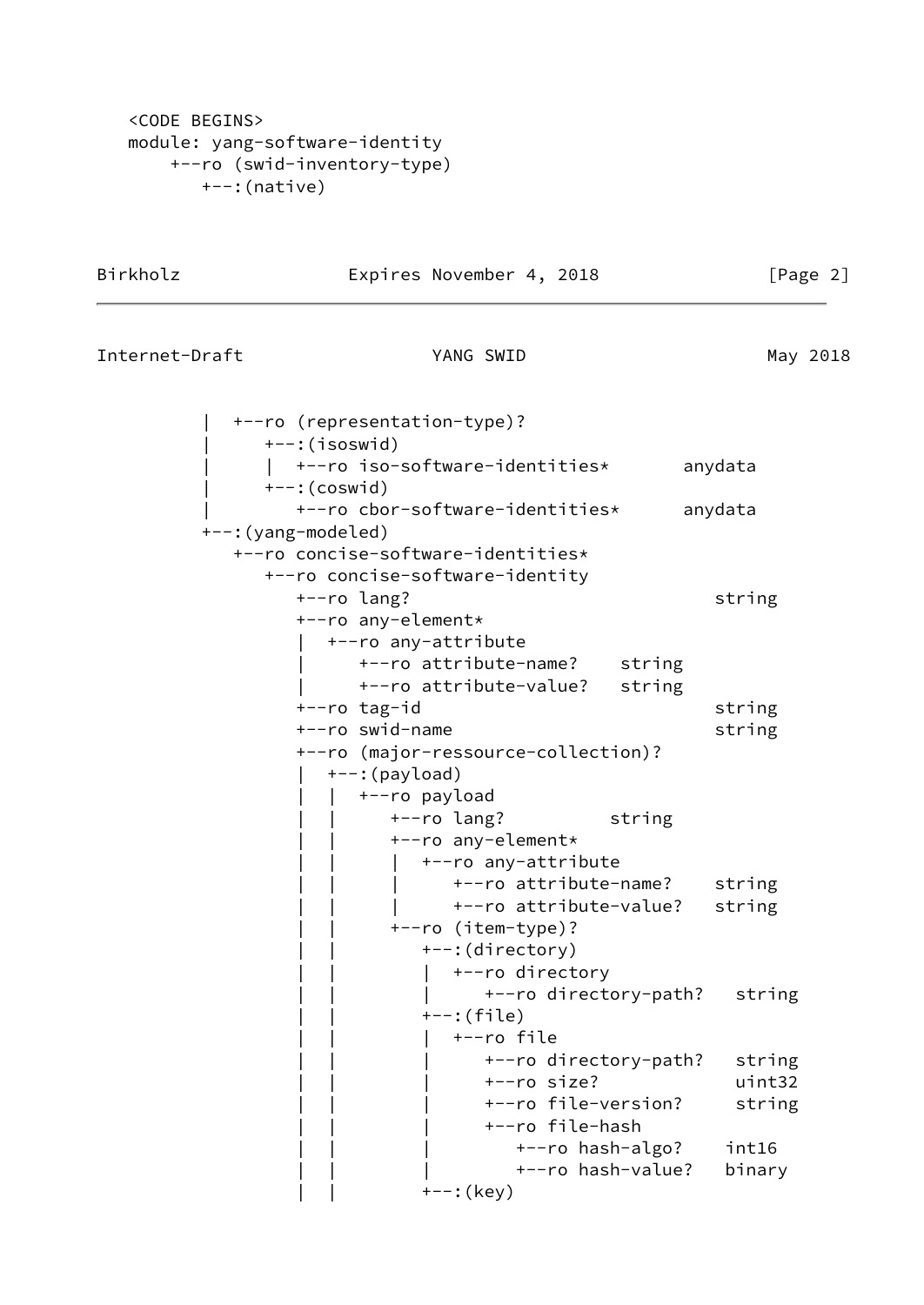|  $+ -r$ o key? boolean | | +--:(location) | +--ro location? string  $---:$ (fs-name)  $|$  +--ro fs-name string | | +--:(root) | | +--ro root? string | +--:(evidence) | +--ro evidence | +--ro lang? string | +--ro any-element\* | | +--ro any-attribute

Birkholz **Expires November 4, 2018** [Page 3]

Internet-Draft YANG SWID May 2018

 | | +--ro attribute-name? string | | +--ro attribute-value? string | +--ro (item-type)? | | +--:(directory) | +--ro directory | | | +--ro directory-path? string | | +--:(file) | | | +--ro file | | | +--ro directory-path? string | | | +--ro size? uint32 | | | +--ro file-version? string | | | +--ro file-hash | | | +--ro hash-algo? int16 | | | +--ro hash-value? binary | | +--:(key) | +--ro key? boolean | | +--:(location) | +--ro location? string  $---:$ (fs-name) | +--ro fs-name string | | +--:(root) | | +--ro root? string | +--ro date? string | +--ro device-id? string +--ro additional-resource-collection\* | +--ro process | | +--ro lang? string | | +--ro any-element\* | +--ro any-attribute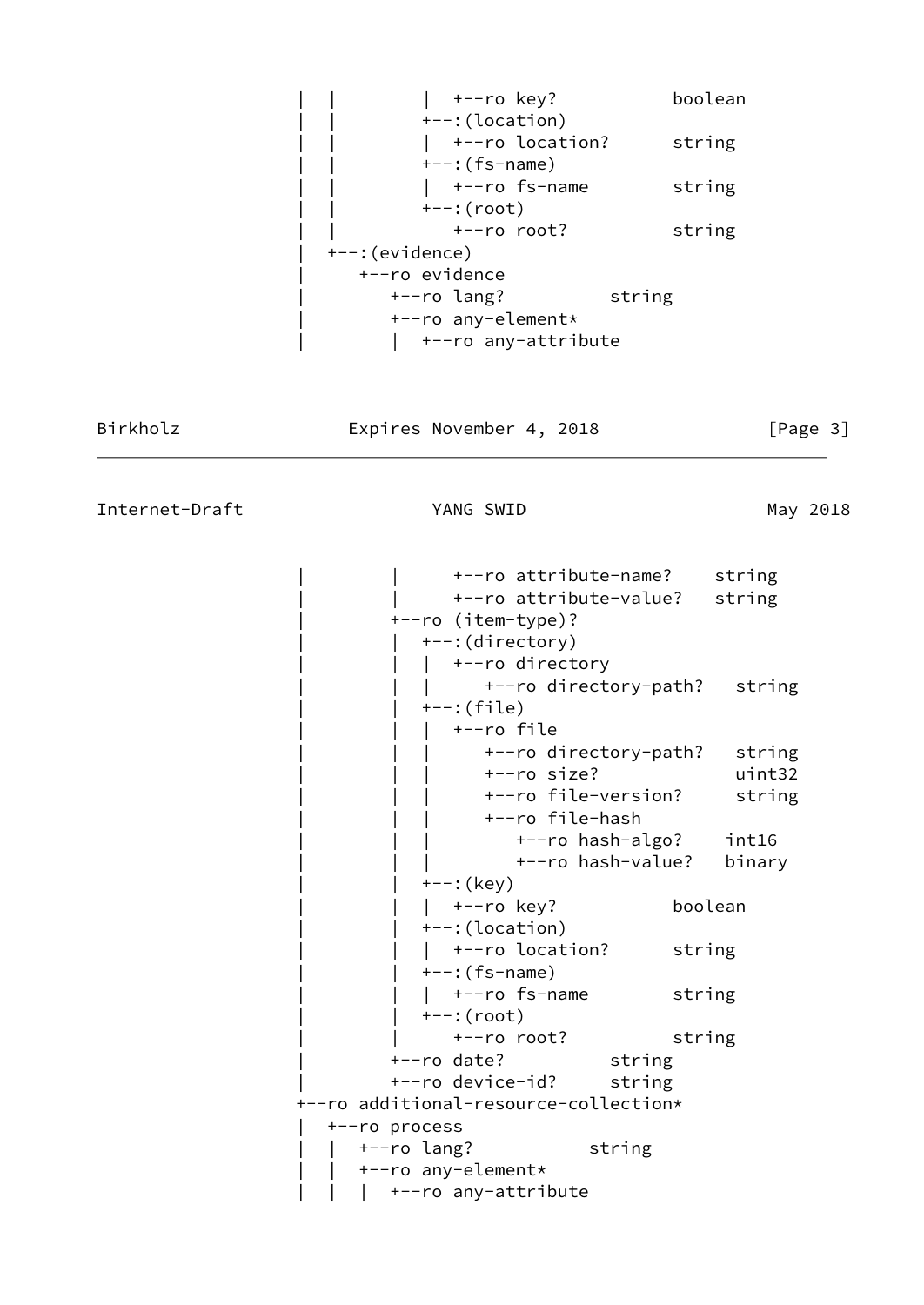|                | +--ro attribute-name?    |        | string |
|----------------|--------------------------|--------|--------|
|                | +--ro attribute-value?   |        | string |
|                | +--ro process-name       | string |        |
| $+--ro$ pid?   |                          | uint16 |        |
| +--ro resource |                          |        |        |
|                | +--ro lang?              | string |        |
|                | +--ro any-element*       |        |        |
|                | +--ro any-attribute      |        |        |
|                | +--ro attribute-name?    |        | string |
|                | +--ro attribute-value?   |        | string |
|                | +--ro type?              | string |        |
| +--ro entity   |                          |        |        |
|                | +--ro lang?              | string |        |
|                | +--ro any-element*       |        |        |
|                | +--ro any-attribute      |        |        |
|                | +--ro attribute-name?    |        | string |
|                | +--ro attribute-value?   |        | string |
|                | +--ro entity-name string |        |        |
|                | +--ro reg-id? string     |        |        |

Birkholz **Expires November 4, 2018** [Page 4]

Internet-Draft YANG SWID YANG AND May 2018

 | | +--ro role? string | | +--ro thumbprint | | +--ro hash-algo? int16 | | +--ro thumbprint-value? binary | +--ro link | | +--ro lang? string | | +--ro any-element\* | +--ro any-attribute +--ro attribute-name? string | | | +--ro attribute-value? string +--ro artifact? string +--ro href string | | +--ro media? string | | +--ro ownership? string | | +--ro rel string | | +--ro type? string | | +--ro use? string | +--ro software-meta | +--ro lang? string | +--ro any-element\* | +--ro any-attribute | | +--ro attribute-name? string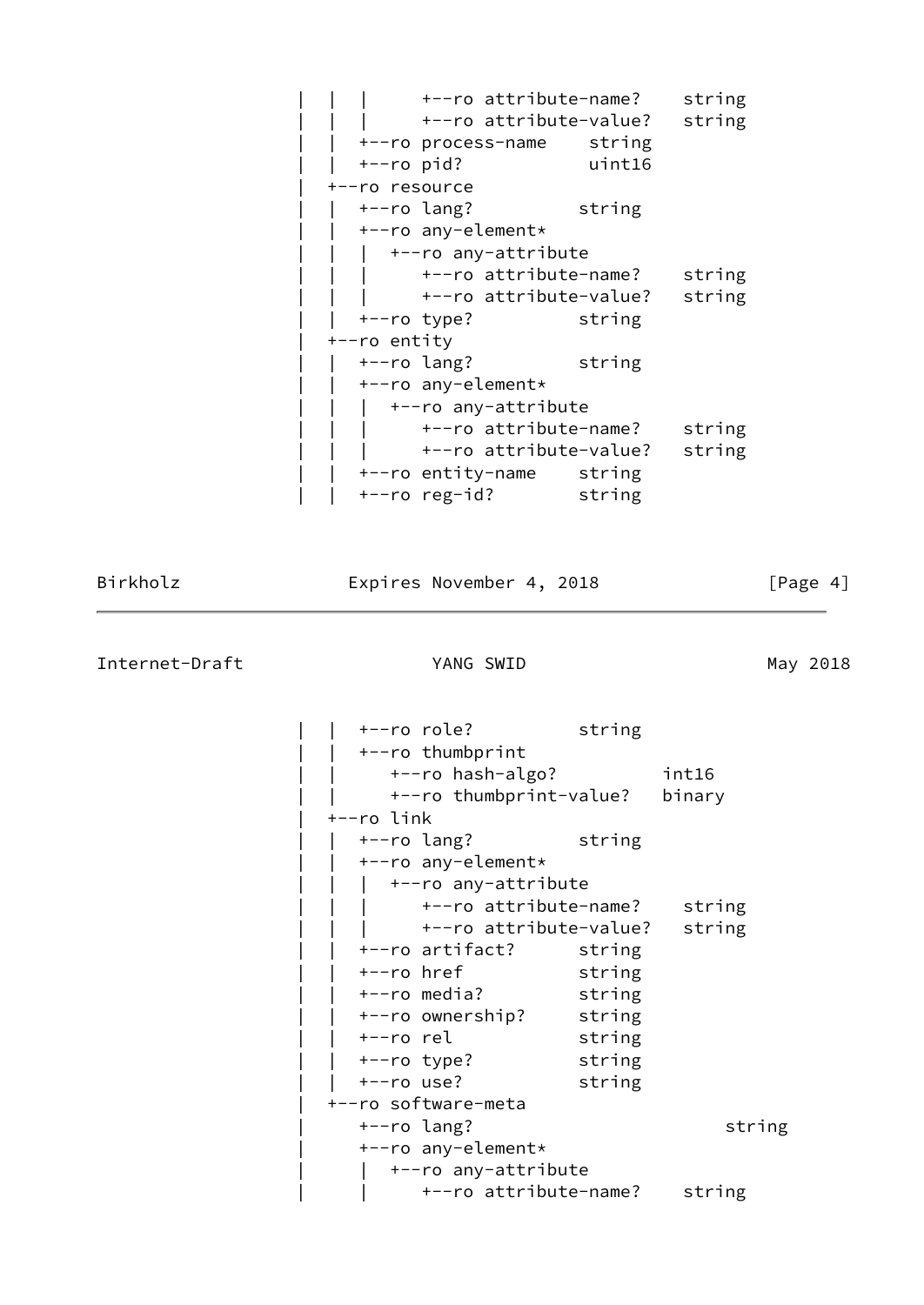| +--ro attribute-value?           | string  |
|----------------------------------|---------|
| +--ro activation-status?         | string  |
| +--ro channel-type?              | string  |
| +--ro colloquial-version?        | string  |
| +--ro description?               | string  |
| +--ro edition?                   | string  |
| +--ro entitlement-data-required? | boolean |
| +--ro entitlement-key?           | string  |
| +--ro generator?                 | string  |
| +--ro persistent-id?             | string  |
| +--ro product?                   | string  |
| +--ro product-family?            | string  |
| +--ro revision?                  | string  |
| +--ro summary?                   | string  |
| +--ro unspsc-code?               | string  |
| +--ro unspsc-version?            | string  |
| $+--ro$ corpus?                  | boolean |
| $+--ro$ patch?                   | boolean |
| +--ro media?                     | boolean |
| +--ro supplemental?              | boolean |
| +--ro tag-version?               | string  |
| +--ro software-version?          | string  |
| +--ro version-scheme?            | string  |

```
 notifications:
```
+---n swid-inventory-update

<span id="page-5-1"></span>

| Birkholz       |                                                     | Expires November 4, 2018<br>YANG SWID |  |
|----------------|-----------------------------------------------------|---------------------------------------|--|
| Internet-Draft |                                                     |                                       |  |
|                | +--ro swid-update-type<br>+--ro swid-relationships* | identityref                           |  |
|                | +--ro swid-relationship<br>+--ro relationship?      | identityref                           |  |

 | +--ro related-swids\* string +--ro (representation-type)? +--:(isoswid) | +--ro iso-software-identity? anydata +--:(coswid) +--ro ietf-software-identity? anydata <CODE ENDS>

<span id="page-5-0"></span>[3](#page-5-0). IANA considerations

This document includes no requests to IANA.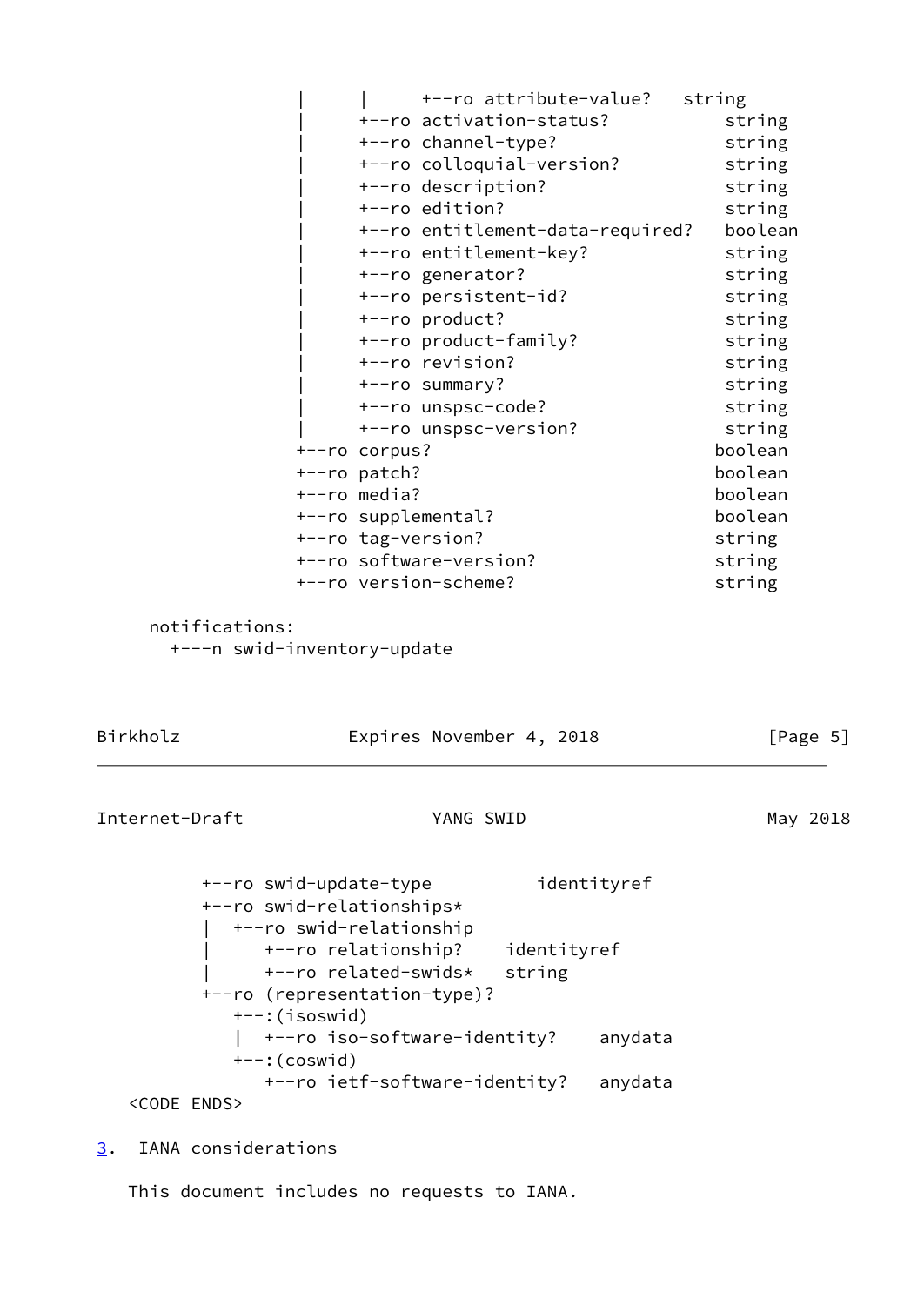<span id="page-6-0"></span>[4](#page-6-0). Security Considerations

 This document includes no security considerations yet, but will act as an incubator to create them

<span id="page-6-1"></span>[5](#page-6-1). Acknowledgements

Eric Voit

<span id="page-6-2"></span>[6](#page-6-2). Change Log

First version -00

<span id="page-6-3"></span>[7](#page-6-3). Normative References

<span id="page-6-6"></span>[I-D.ietf-sacm-coswid]

 Birkholz, H., Fitzgerald-McKay, J., Schmidt, C., and D. Waltermire, "Concise Software Identifiers", [draft-ietf](https://datatracker.ietf.org/doc/pdf/draft-ietf-sacm-coswid-05) [sacm-coswid-05](https://datatracker.ietf.org/doc/pdf/draft-ietf-sacm-coswid-05) (work in progress), March 2018.

<span id="page-6-5"></span> [SWID] "Information technology - Software asset management - Part 2: Software identification tag'", ISO/IEC 19770-2:2015, October 2015.

<span id="page-6-4"></span>[Appendix A.](#page-6-4) Detailed YANG SWID module

<CODE BEGINS> module yang-software-identity {

 namespace "urn:ietf:params:xml:ns:yang:swid"; prefix "yang-swid"; organization

| Birkholz                                       | Expires November 4, 2018                                                                           | [Page 6] |
|------------------------------------------------|----------------------------------------------------------------------------------------------------|----------|
| Internet-Draft                                 | YANG SWID                                                                                          | May 2018 |
| "Fraunhofer SIT";<br>contact<br>"Henk Birkholz |                                                                                                    |          |
|                                                | Fraunhofer Institute for Secure Information Technology<br>Email: henk.birkholz@sit.fraunhofer.de"; |          |

 description "The YANG module to provide SWID tags via YANG modeled management interfaces.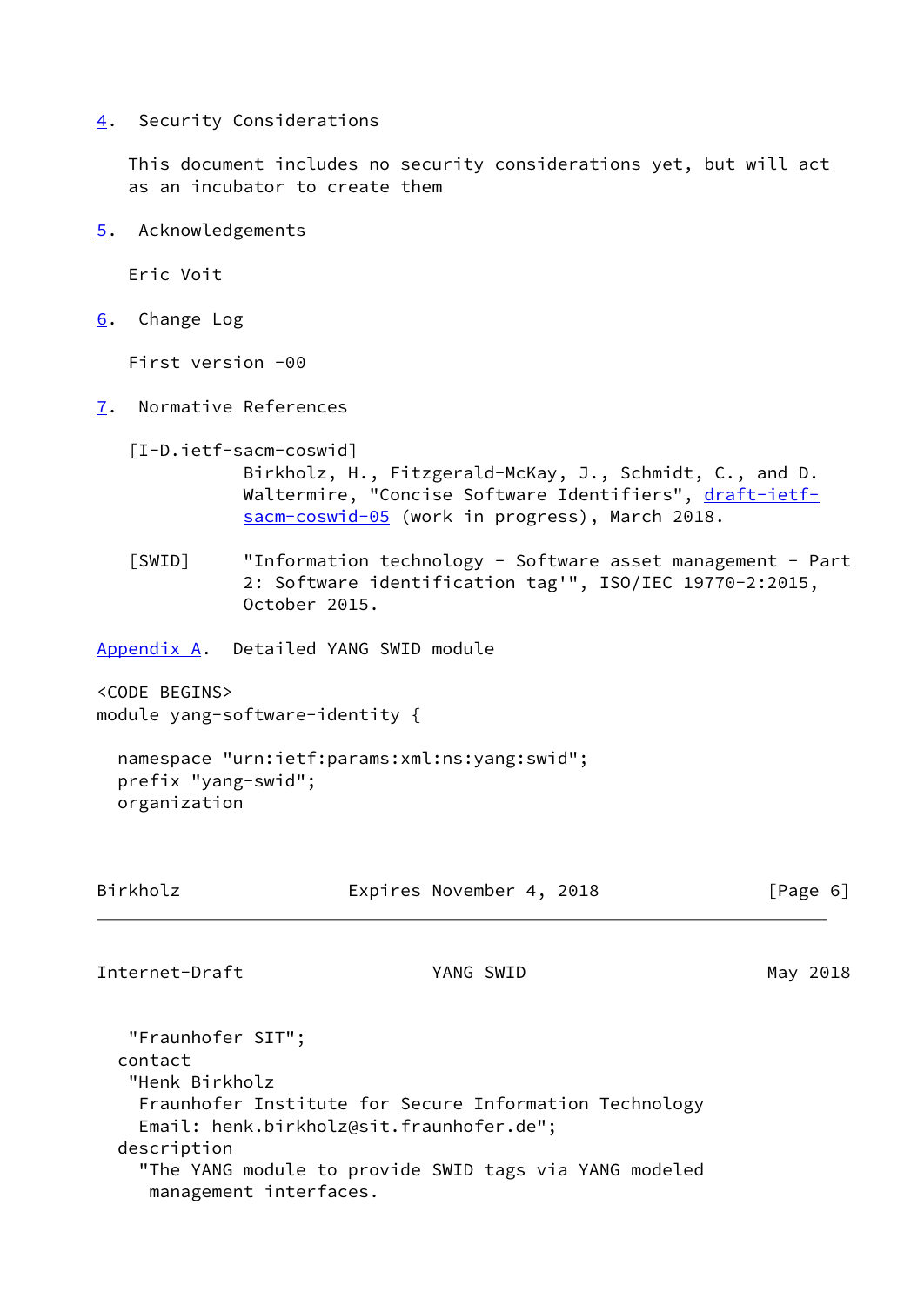```
 Copyright (C) Fraunhofer SIT (2017).";
   revision "2017-10-30" {
   description
     "Initial version";
   reference
     "draft-birkholz-yang-swid-00";
   }
   grouping global-attributes {
     leaf lang {
       type string;
       description
         RFC5646 conferment language tag";
     }
     list any-element {
       container any-attribute {
         leaf attribute-name {
           type string;
           description
             "The name of the custom attribute.";
         }
         leaf attribute-value {
           type string;
           description
             "The value of the custom attribute.";
         }
      }
     }
   }
   grouping relative-path {
     leaf directory-path {
       type string;
       description
         "A file-system path expression relative to the SWID tag document,";
     }
   }
   grouping filesystem-item {
     uses global-attributes;
Birkholz Expires November 4, 2018 [Page 7]
```
Internet-Draft **YANG SWID** May 2018

choice item-type {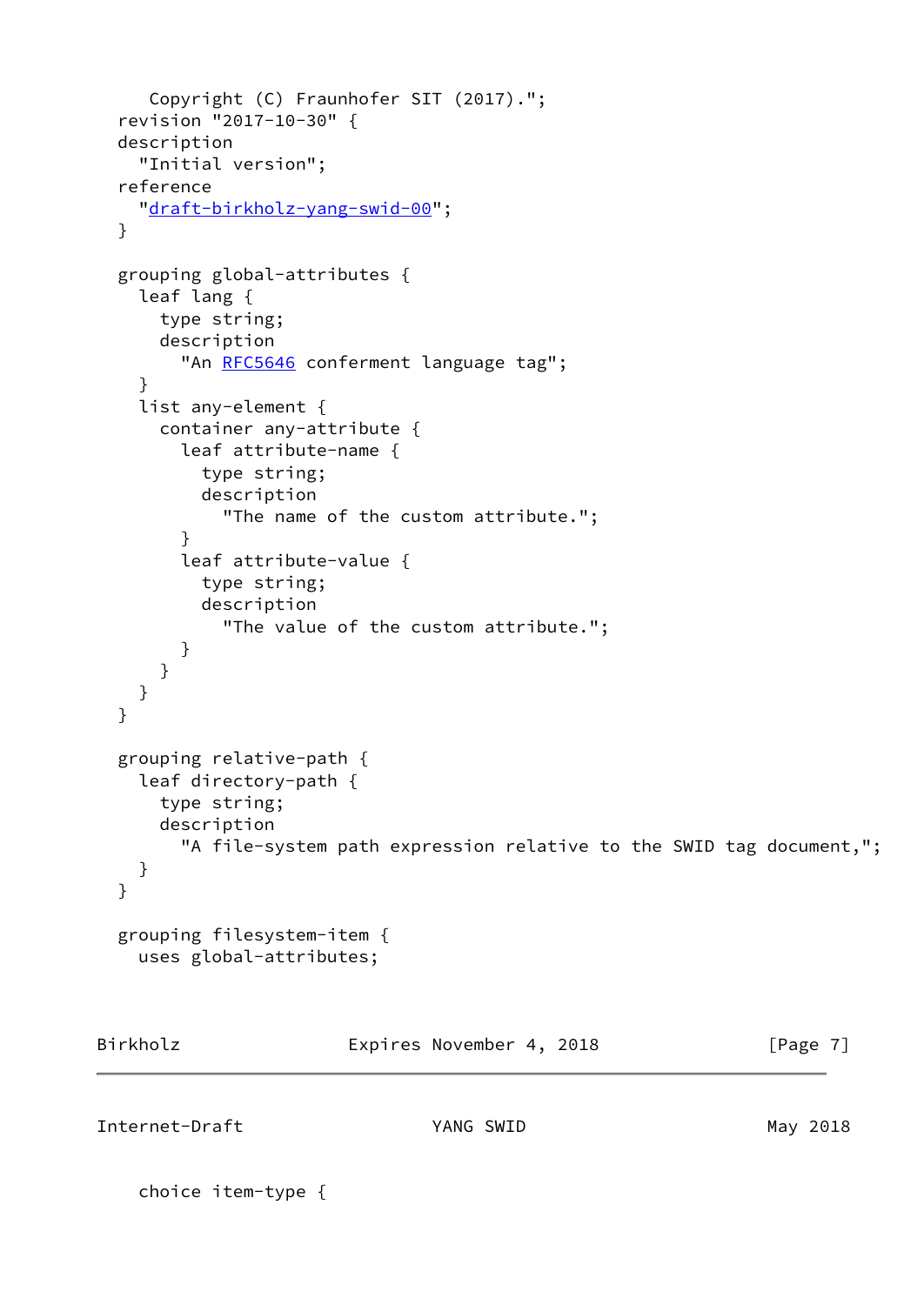```
 container directory {
         uses relative-path;
       }
       container file {
         uses relative-path;
         leaf size {
           type uint32;
           description
             "The file size in bytes of the file.";
         }
         leaf file-version {
           type string;
           description
             "The file version.";
         }
         container file-hash {
           leaf hash-algo {
             type int16;
             description
               "The integer index of the IANA Named Information Hash Algorithm
                Registry table";
 }
           leaf hash-value {
             type binary;
             description
               "The binary hash value of the file";
 }
         }
       }
       leaf key {
         type boolean;
         description
           "Files that are considered important or required
            for the use of a software component. Typical key files
            would be those which, if not available on a system entity,
            would cause the software component not to execute or
            function properly.
            Key files will typically be used to validate that
            a software component referenced by the CoSWID tag document
            is actually installed on a specific system
            entity.";
       }
       leaf location {
         type string;
         description
           "The directory or location where a file was found
            or can expected to be located. This text-string is intended
```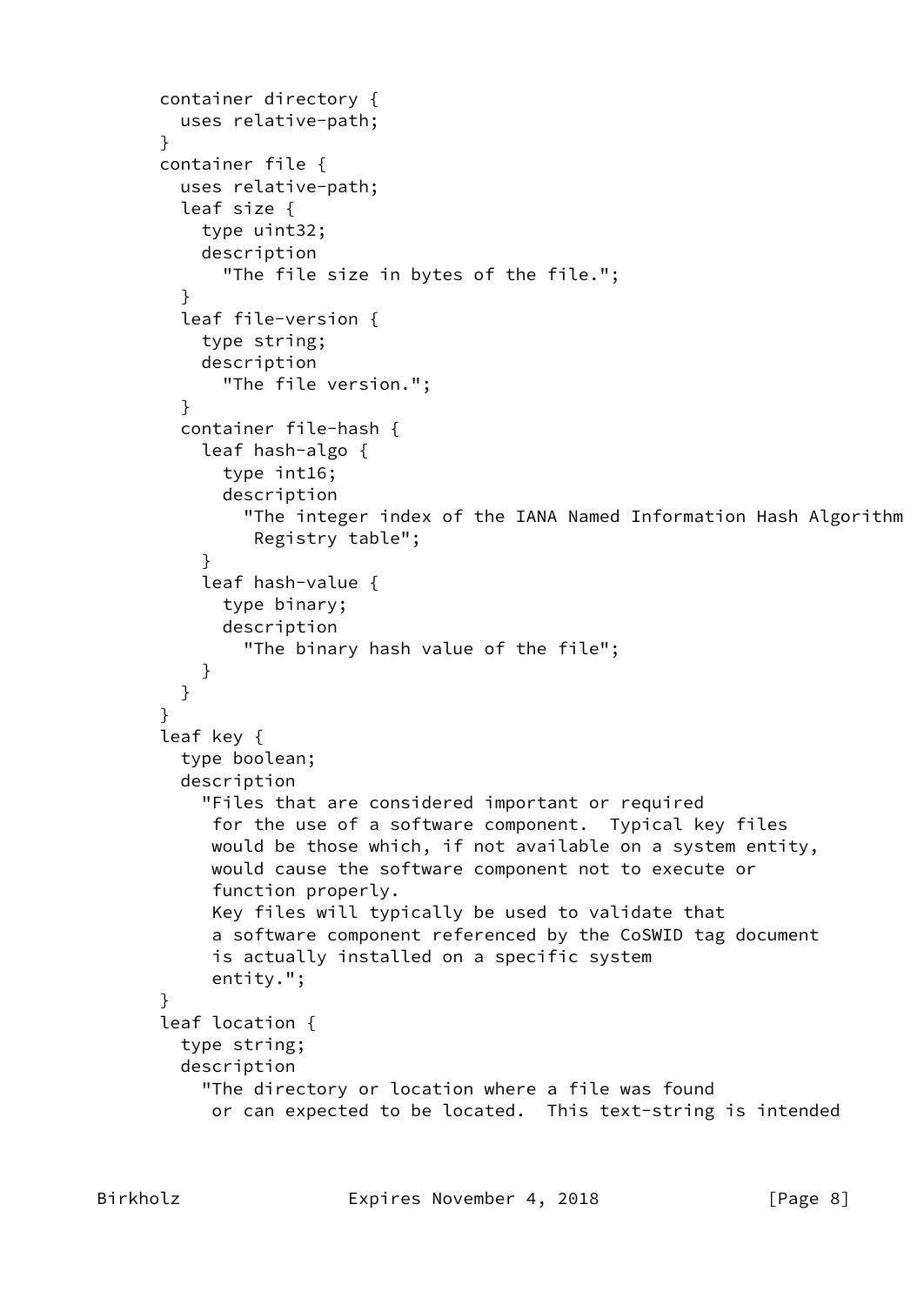```
Internet-Draft YANG SWID May 2018
            to include the filename itself. This SHOULD be the relative
            path represented by the root item.";
       }
       leaf fs-name {
         type string;
         mandatory true;
         description
           "The file name or directory name without any path characters.";
       }
       leaf root {
         type string;
         description
           "A system-specific root folder that the location
            item is an offset from. If this is not specified the
            assumption is the root is the same folder as the location of
            the CoSWID tag. The text-string value represents a path
            expression relative to the CoSWID tag document location in
            the (composite) file-system hierarchy.";
       }
     }
   }
   identity update-type {
     description
       "The type of update with respect to a change in the SWID inventory.";
   }
   identity added {
     base update-type;
     description
       "A SIWD was added to the inventory.";
   }
   identity removed {
     base update-type;
     description
       "A SWID was removed from the inventory.";
   }
   identity relationship-type {
     description
       "The type of relationship the SWID tag in the inventory update
        notification has to other SWID tags currently in the inventory.";
   }
   identity patches {
```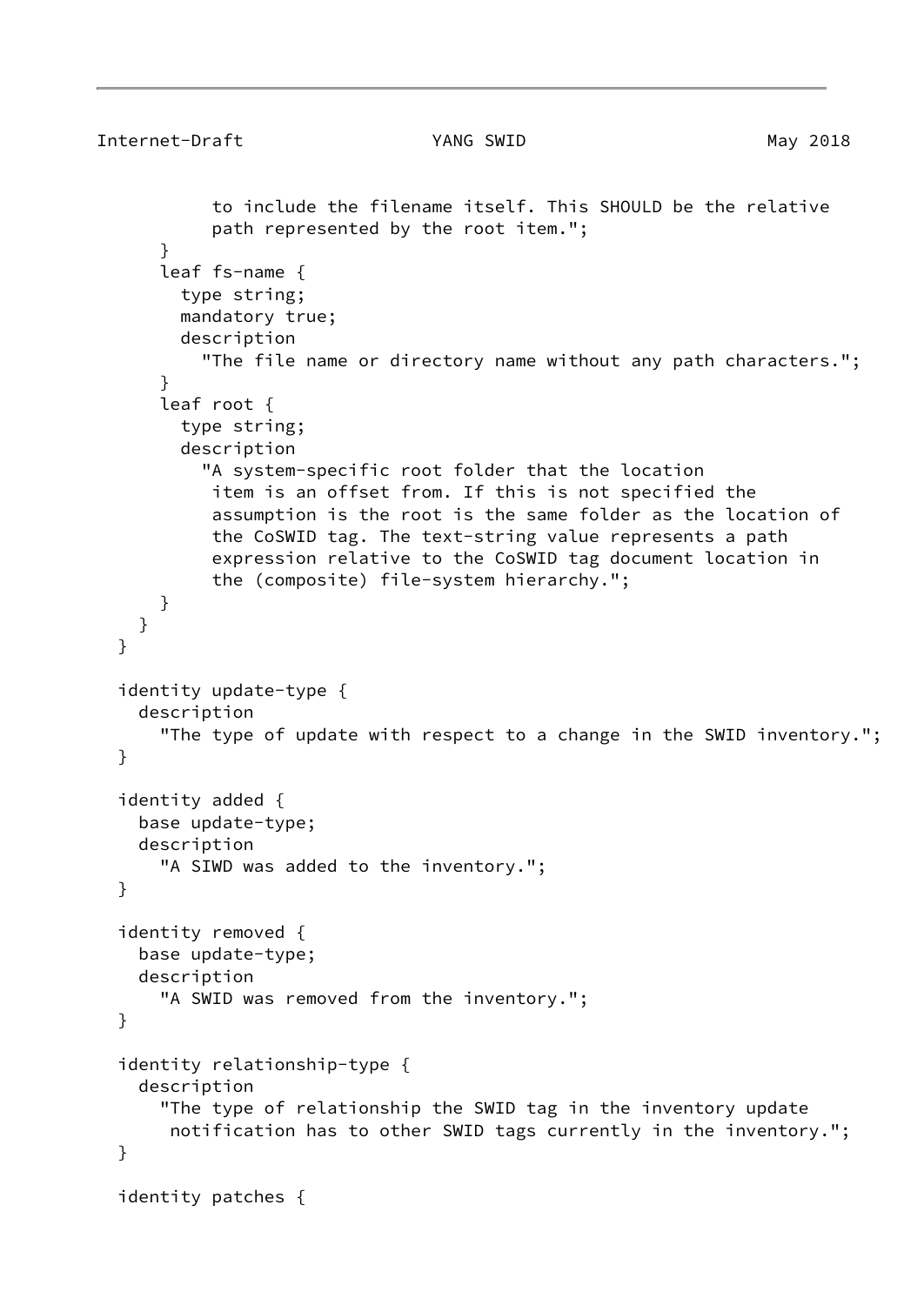base relationship-type; description

| Birkholz                                                                                                  | Expires November 4, 2018                                                                                                                                                                                                                                                                                                                                                                                                        | [Page 9] |
|-----------------------------------------------------------------------------------------------------------|---------------------------------------------------------------------------------------------------------------------------------------------------------------------------------------------------------------------------------------------------------------------------------------------------------------------------------------------------------------------------------------------------------------------------------|----------|
| Internet-Draft                                                                                            | YANG SWID                                                                                                                                                                                                                                                                                                                                                                                                                       | May 2018 |
| }                                                                                                         | "This SWID tag represents a software component that patches<br>different software components (to be identified via tag-id).";                                                                                                                                                                                                                                                                                                   |          |
| identity supersedes {<br>base relationship-type;<br>description<br>}                                      | "This SWID tag represents a software component that supersedes<br>different software components (to be identified via tag-id).";                                                                                                                                                                                                                                                                                                |          |
| identity requires {<br>base relationship-type;<br>description<br>}                                        | "This SWID tag represents a software component that requires<br>different software component (to be identified via tag-id).";                                                                                                                                                                                                                                                                                                   |          |
| identity required-by {<br>base relationship-type;<br>description<br>}                                     | "This SWID tag represents a software component that is required by<br>different software components (to be identified via tag-ids).";                                                                                                                                                                                                                                                                                           |          |
| grouping representation {<br>description<br>case isoswid {<br>description<br>type anydata;<br>description | "Identifies the type of the native representation of individual<br>SWID documents. On this level, the choice is between<br>ISO 19770-2:2015 and I-D.ietf-sacm-coswid Software<br>Identifiers: isoswid or coswid. In case of CoMI, the choice<br>is between 0 and 1, respectively.";<br>choice representation-type {<br>"Native representation of ISO 19770-2:2015 Software Identifiers";<br>leaf-list iso-software-identities { |          |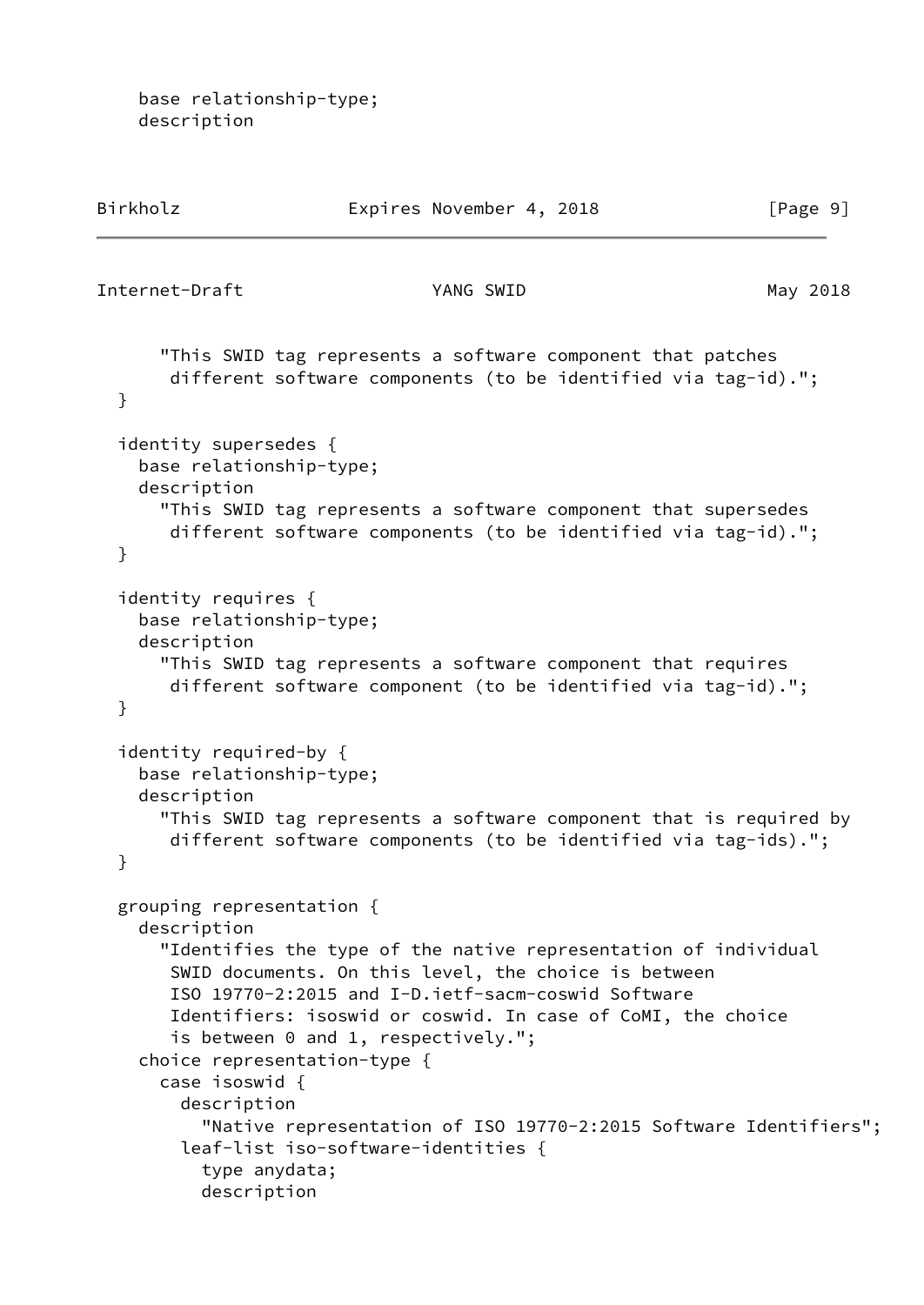```
 "A list of XML encoded SWID documents.";
        }
      }
      case coswid {
        description
          "Native representation of Concise Software Identifiers";
        leaf-list ietf-software-identities {
          type anydata;
          description
Birkholz Expires November 4, 2018 [Page 10]
Internet-Draft YANG SWID May 2018
            "A list of CNOR encoded SWID documents.";
        }
      }
    }
  }
  notification swid-inventory-update {
    description
      "This notification is emitted, if the composition of software components
       in a computing context changes.";
    leaf swid-update-type {
      type identityref {
        base update-type;
      }
      mandatory true;
      description
        "Indicates if a SWID tag was added or removed.";
     }
     list swid-relationships {
      description
        "A list of relationships to other SWID documents.";
      container swid-relationship {
        description
           "An individual SWID relationship.";
        leaf relationship {
          type identityref {
            base relationship-type;
 }
          description
            "The type of relationship, e.g. supersedes or patches.";
 }
        leaf-list related-swids {
```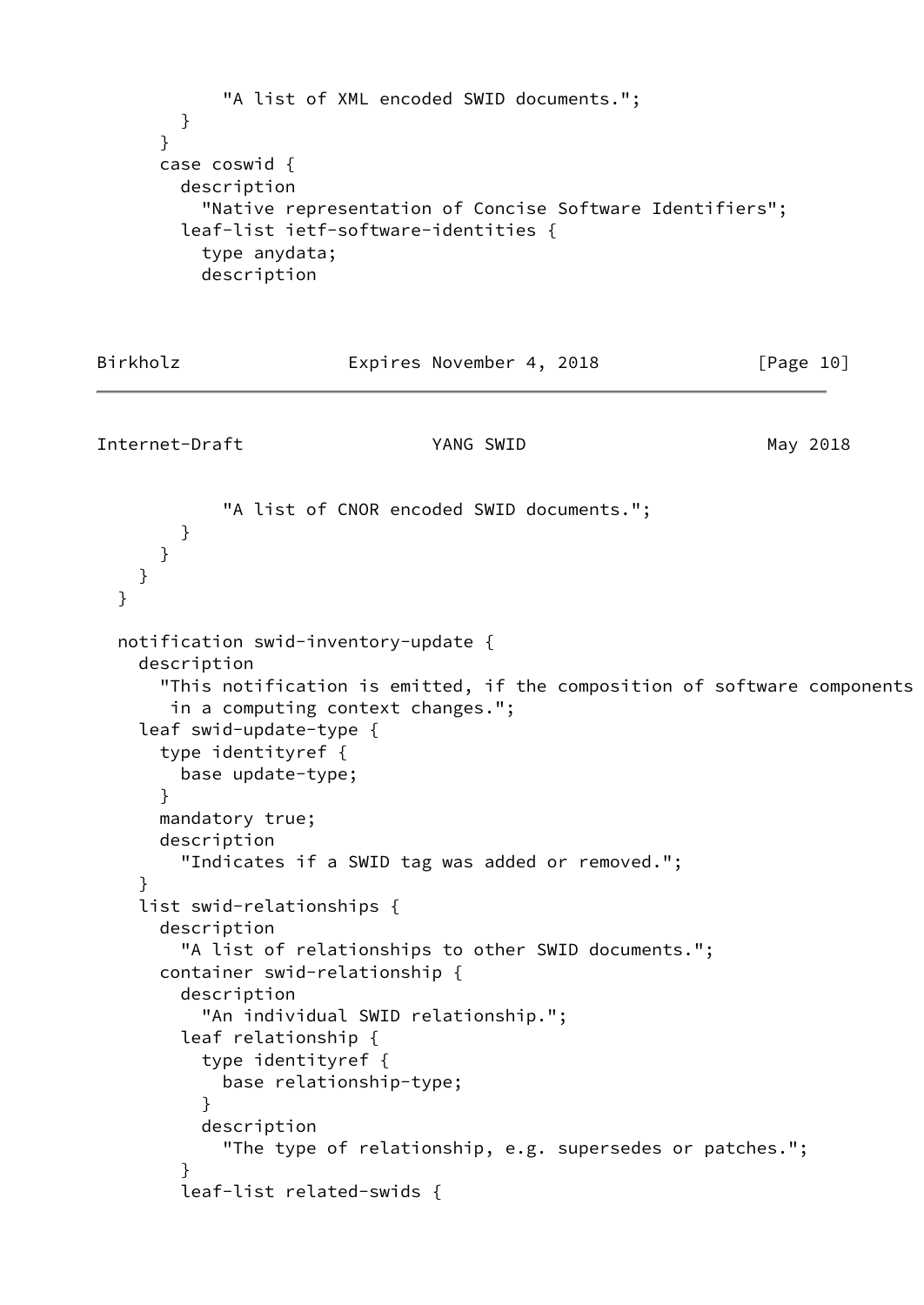```
 type string;
       description
        "A list of tag-ids that reference corresponding SWID tags.";
     }
  }
 }
 choice representation-type {
  description
     "Identifies the type of the native representation of individual
      SWID documents. On this level, the choice is between
      ISO 19770-2:2015 and I-D.ietf-sacm-coswid Software
      Identifiers: isoswid or coswid. In case of CoMI, the choice
      is between 0 and 1, respectively.";
  case isoswid {
     description
       "Native representation of ISO 19770-2:2015 Software Identifiers";
```
Birkholz **Expires November 4, 2018** [Page 11]

```
Internet-Draft YANG SWID May 2018
```

```
 leaf iso-software-identity {
         type anydata;
         description
           "An XML encoded SWID document.";
       }
     }
     case coswid {
       description
         "Native representation of Concise Software Identifiers";
       leaf ietf-software-identity {
         type anydata;
         description
           "A CNOR encoded SWID document.";
       }
     }
   }
 }
 choice swid-inventory-type {
   config false;
   mandatory true;
   description
     "Identifies the representation of the SWID inventory.
      On this level, the choice is between native representation and
      YANG representation: native or yang-modeled. In case of CoMI,
```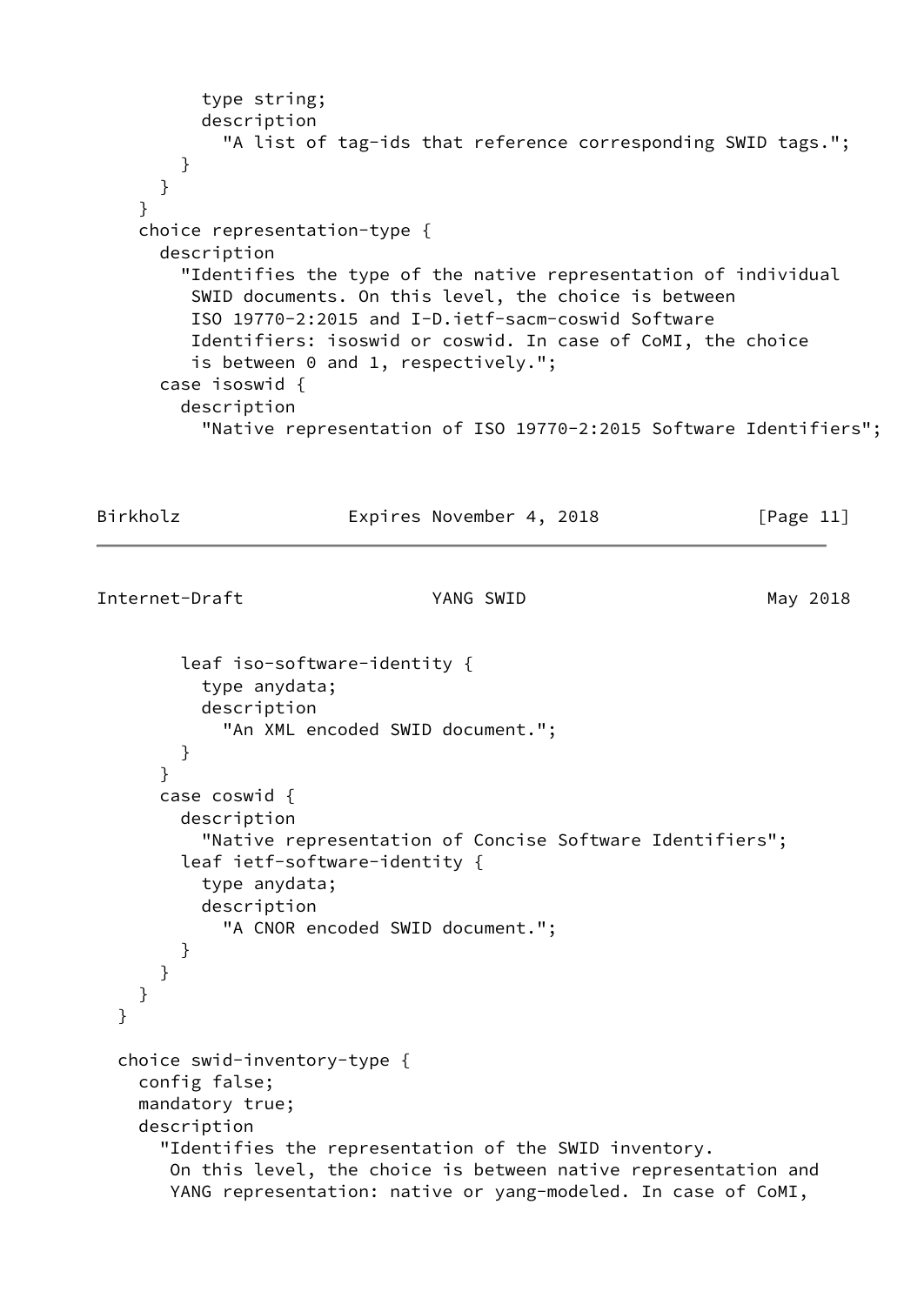```
 the choice is between 0 and 1, respectively.";
     case native {
       choice representation-type {
         description
           "Identifies the type of the native representation of individual
            SWID documents. On this level, the choice is between
            ISO 19770-2:2015 and I-D.ietf-sacm-coswid Software
            Identifiers: isoswid or coswid. In case of CoMI, the choice
           is between 0 and 1, respectively.";
        case isoswid {
          description
             "Native representation of ISO 19770-2:2015 Software Identifiers";
          leaf-list iso-software-identities {
            type anydata;
            description
               "A list of XML encoded SWID documents.";
          }
         }
        case coswid {
          description
             "Native representation of Concise Software Identifiers";
          leaf-list cbor-software-identities {
            type anydata;
Birkholz Expires November 4, 2018 [Page 12]
Internet-Draft YANG SWID May 2018
            description
               "A list of CNOR encoded SWID documents.";
 }
        }
      }
     }
     case yang-modeled {
      description
         "A list of YANG-modeled SWID document containers.";
      list concise-software-identities {
         container concise-software-identity {
          uses global-attributes;
          leaf tag-id {
            type string;
            mandatory true;
            description
               "An identifier uniquely referencing a (composite)
               software component. The tag identifier is intended to be
```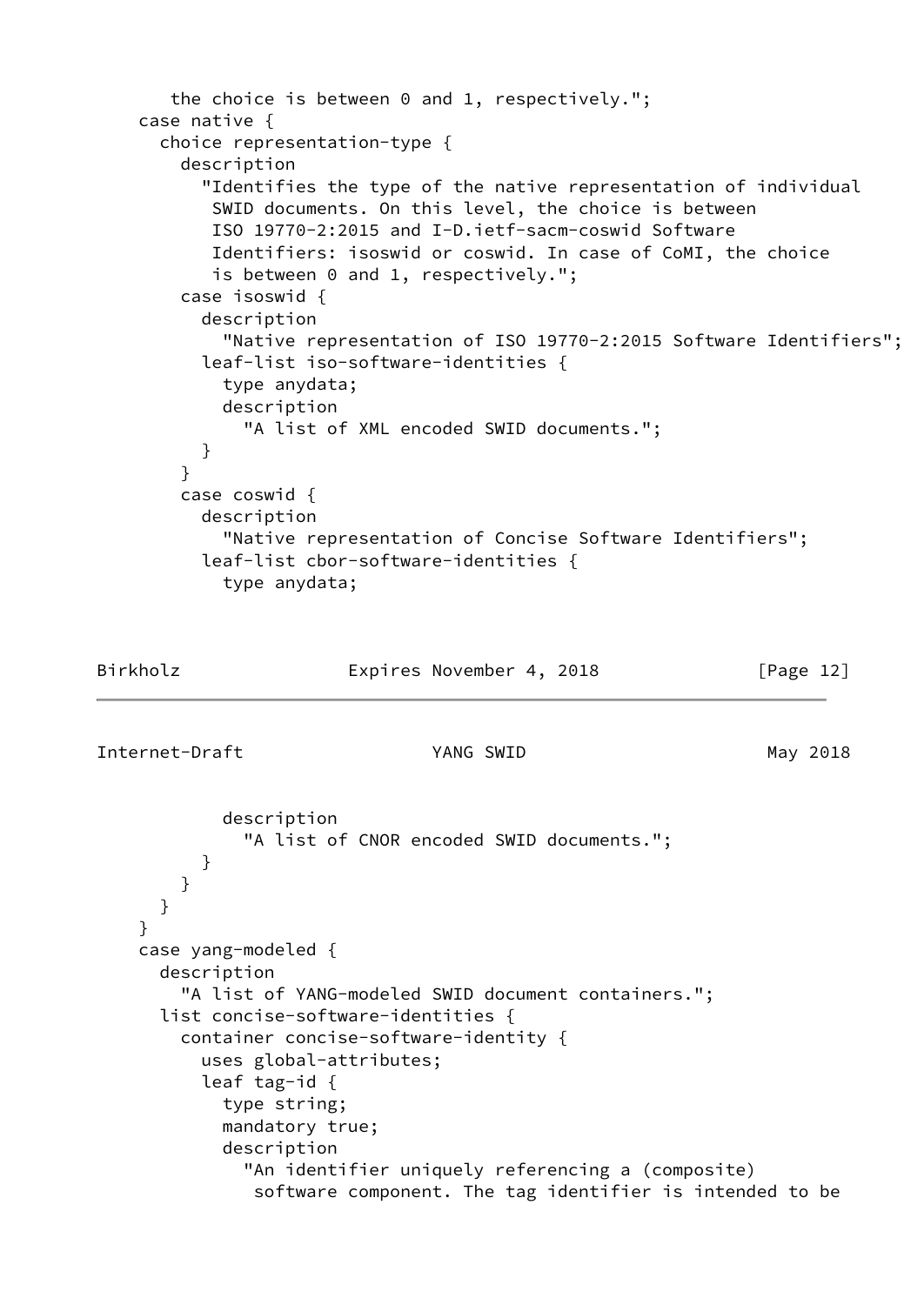```
 globally unique. There are no strict guidelines on how this
               identifier is structured, but examples include a 16 byte
               GUID (e.g. class 4 UUID).";
 }
          leaf swid-name {
            type string;
            mandatory true;
            description
              "This item provides the software component name as
               it would typically be referenced. For example, what would
               be seen in the add/remove dialog on a Windows device, or
               what is specified as the name of a packaged software product
               or a patch identifier name on a Linux device.";
 }
          choice major-ressource-collection {
            container payload {
              uses filesystem-item;
 }
            container evidence {
              uses filesystem-item;
              leaf date {
                type string;
                   description
                 "The sate and time evidence represented by an
                  evidence item was gathered.";
 }
              leaf device-id {
               type string;
               description
                 "A text-string identifier for a device
Birkholz Expires November 4, 2018 [Page 13]
Internet-Draft YANG SWID May 2018
                  evidence was gathered from.";
 }
 }
 }
          list additional-resource-collection {
            container process {
              uses global-attributes;
              leaf process-name {
                type string;
               mandatory true;
               description
```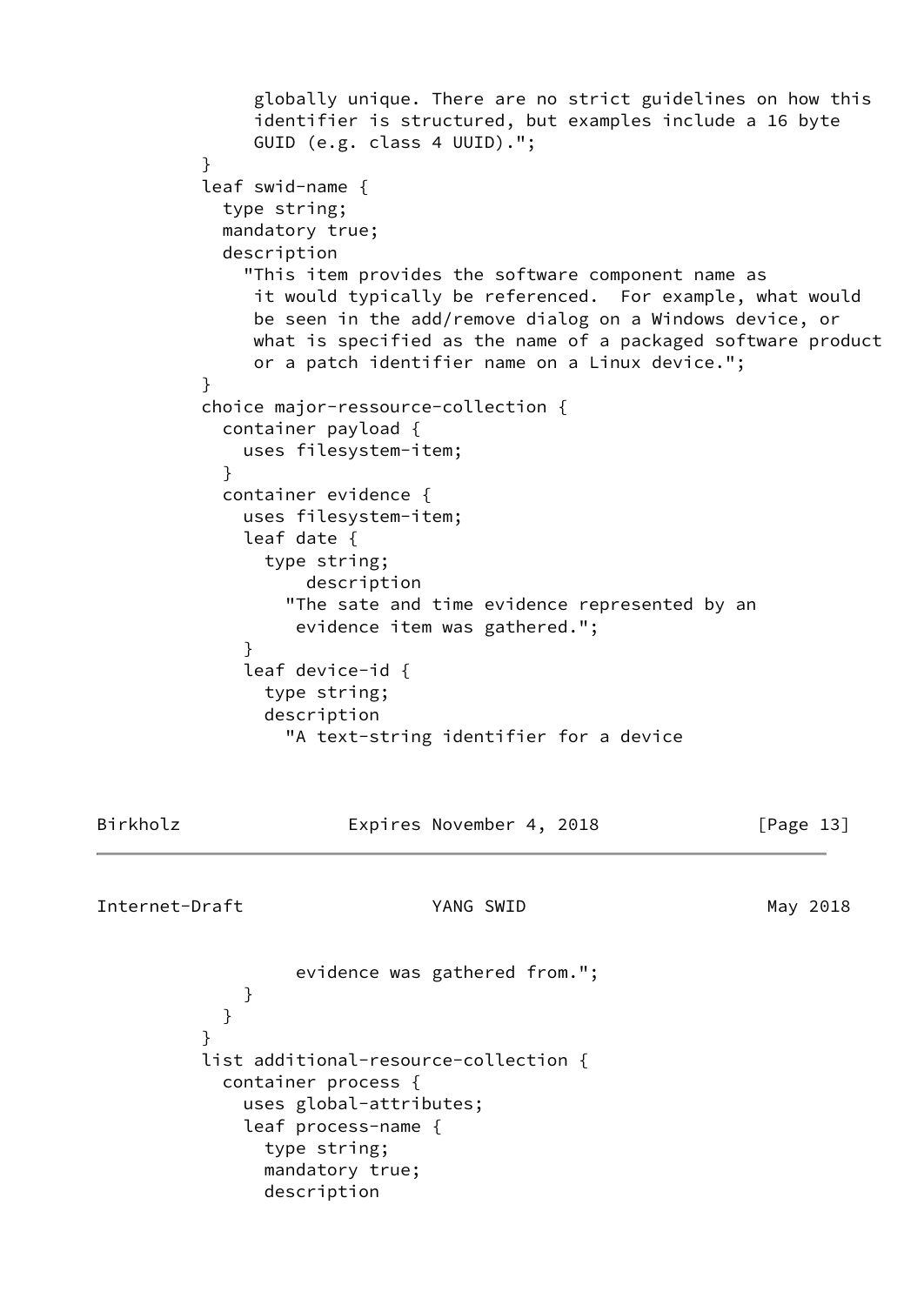```
 "The process name as it will be found in the
                   system entity's process table.";
 }
              leaf pid {
                type uint16;
                description
                  "The process ID for the process in execution
                   that can be included in the process item as part of an
                   evidence tag.";
 }
 }
            container resource {
              uses global-attributes;
              leaf type {
                type string;
                description
                  "The type of resource represented via a
                   text-string (typically, registry-key, port
                   or root-uri).";
 }
 }
            container entity {
              uses global-attributes;
              leaf entity-name {
                type string;
                mandatory true;
                description
                  "The text-string name of the organization
                   claiming a particular role in the SWID tag";
 }
              leaf reg-id {
                type string;
                description
                  "The registration id is intended to uniquely
                   identify a naming authority in a given scope (e.g. global,
                   organization, vendor, customer, administrative domain, etc.)
                   that is implied by the referenced naming authority. The
```

| Birkholz       | Expires November 4, 2018 | [Page $14$ ]                                                                                                                                                                   |
|----------------|--------------------------|--------------------------------------------------------------------------------------------------------------------------------------------------------------------------------|
| Internet-Draft | YANG SWID                | May 2018                                                                                                                                                                       |
|                |                          | value of an registration ID MUST be a RFC 3986 URI. The<br>scope SHOULD be the scope of an organization. In a given<br>scope, the registration id MUST be used consistently."; |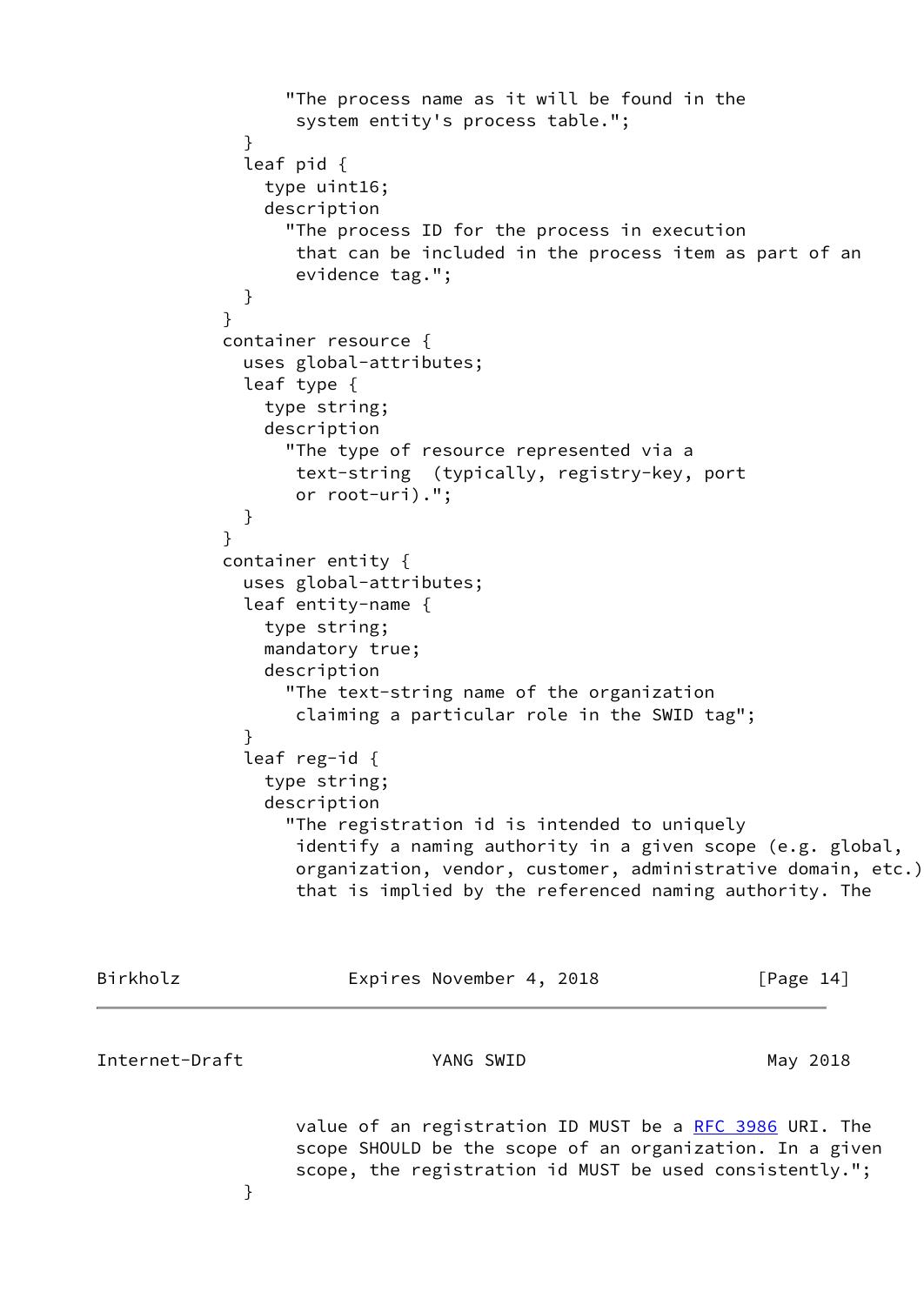```
 leaf role {
                type string;
                description
                  "The relationship between this organization
                   and this tag. The role of tag creator is required for every
                   SWID tag. The role of an entity may include any role value,
                   but the per-defined roles include: "aggregator",
                   "distributor", "licensor", "software-creator",
                   "tag-creator". The enumerations of this will include a
                   request to IANA in order to be reference-able via an integer
                   index.";
 }
              container thumbprint {
                leaf hash-algo {
                  type int16;
                  description
                   "The integer index of the IANA Named Information Hash Algor
                     Registry table that is used to create the
                     thumbprint.";
 }
                leaf thumbprint-value {
                  type binary;
                  description
                    "This value provides a hexadecimal string
                     that contains a hash (i.e. the thumbprint) of the signing
                     entities certificate.";
 }
 }
 }
            container link {
              uses global-attributes;
              leaf artifact {
                type string;
                description
                  "For installation media
                   (rel=installation-media); dictates the canonical name for
                   the file.
                   Items with the same artifact name should be considered
                   mirrors of each other (so download from
               wherever works).";
 }
              leaf href {
                type string;
                mandatory true;
```
Birkholz **Expires November 4, 2018** [Page 15]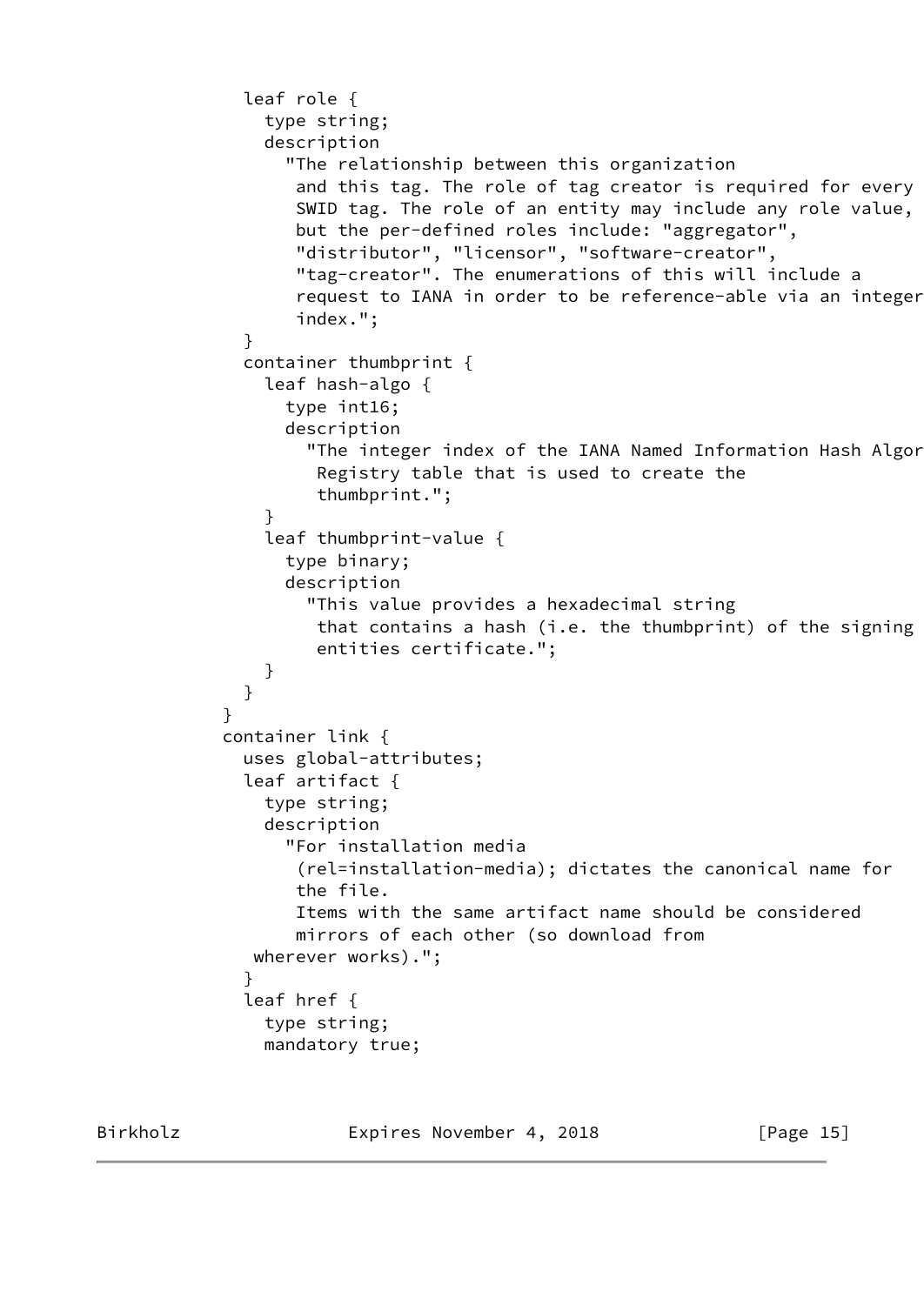```
 description
                  "An URI pointing to the resource referenced
                   using a system-acceptable URI scheme (e.g., file:// http://
                   https:// ftp://), including yang+swid://";
 }
              leaf media {
                type string;
                description
                  "This text value is a hint to the tag consumer
                   to understand what this SWID tag applies to. This item can
                   also be included in the link item to represent a attributes
                   defined by the W3C Media Queries Recommendation (see
                   http://www.w3.org/TR/css3-mediaqueries/). A hint to the
                   consumer of the link to what the target item is applicable
                   for.";
 }
              leaf ownership {
                type string;
                description
                  "Determines the relative strength of ownership
                   of the software components. Valid enumerations are: abandon,
                   private, shared.";
 }
              leaf rel {
                type string;
                mandatory true;
                description
                  "The relationship between this SWID and the
                   target file. Relationships can be identified by referencing
                   the IANA registration library:
                  https://www.iana.org/assignments/link-relations/link-relations
 }
              leaf type {
                type string;
                description
                  "A longer, detailed description of the
                   software. This description can be multiple sentences
                   (differentiated from summary, which is a very short,
                   one-sentence description).";
 }
              leaf use {
                type string;
                description
                  "Determines if the target software is a hard
                   requirement or not. Valid enumerations are: required,
                   recommended, optional.";
 }
```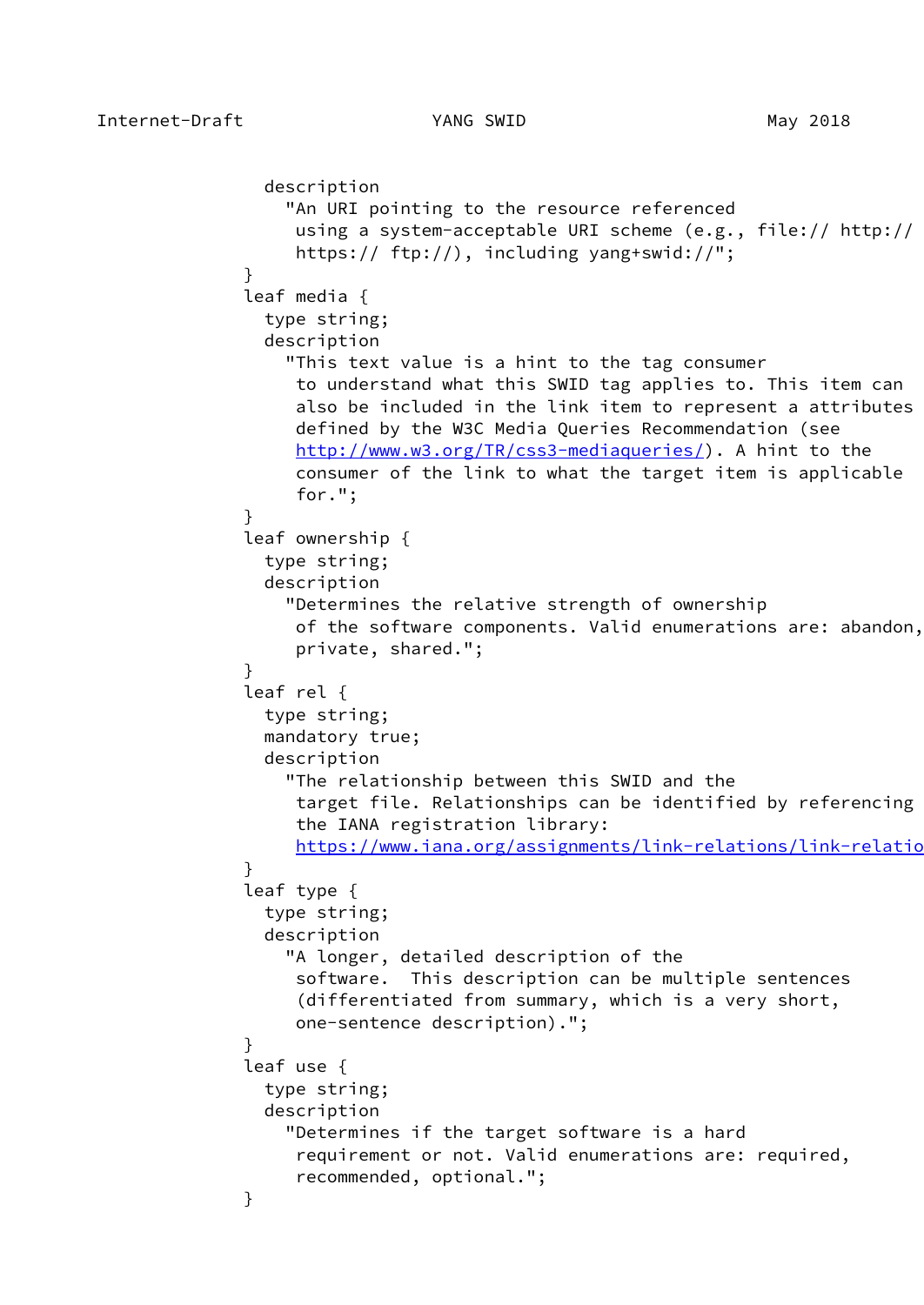## Internet-Draft YANG SWID May 2018

}

```
 container software-meta {
               uses global-attributes;
               leaf activation-status {
                 type string;
                 description
                   "Identification of the activation status of
                    this software title (e.g. Trial, Serialized, Licensed,
                    Unlicensed, etc). Typically, this is used in supplemental
                    tags.";
 }
               leaf channel-type {
                 type string;
                 description
                   "Provides information on which channel this
                    particular software was targeted for (e.g. Volume, Retail,
                    OEM, Academic, etc). Typically used in supplemental tags.";
 }
               leaf colloquial-version {
                 type string;
                 description
                   "The informal or colloquial version of the
                    product (i.e. 2013). Note that this version may be the same
                    through multiple releases of a software product where the
                    version specified in entity is much more specific and will
                    change for each software release.
                    Note that this representation of version is typically used
                    to identify a group of specific software releases that are
                   part of the same release/support infrastructure (i.e.
                    Fabrikam Office 2013). This version is used for string
                    comparisons only and is not compared to be an earlier or
                    later release (that is done via the entity
                    version).";
 }
               leaf description {
                 type string;
                 description
                   "A longer, detailed description of the
                    software. This description can be multiple sentences
                    (differentiated from summary, which is a very short,
                    one-sentence description).";
```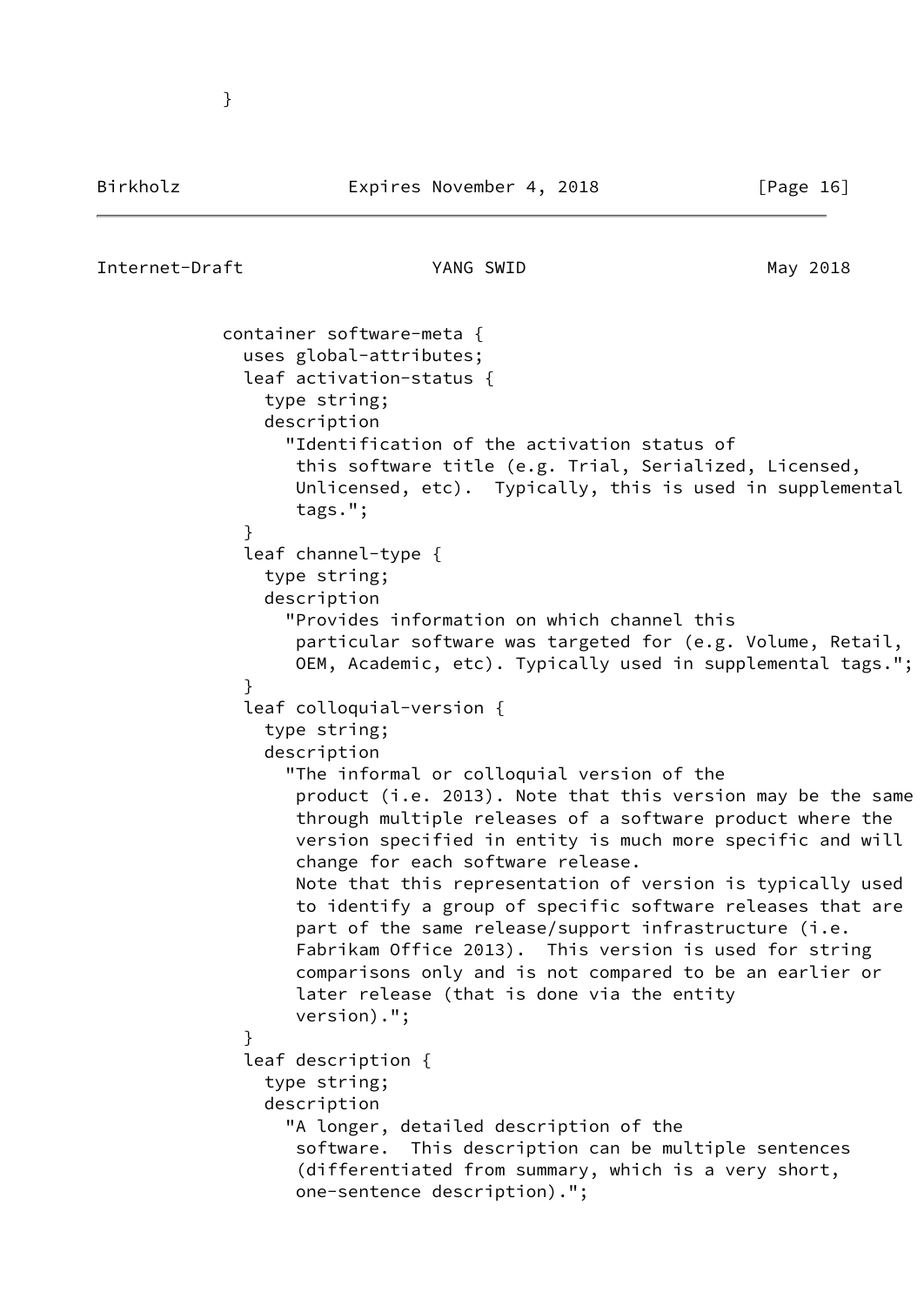```
 }
             leaf edition {
               type string;
               description
                 "The variation of the product (Extended,
                  Enterprise, Professional, Standard etc).";
 }
             leaf entitlement-data-required {
```

|  |  | Birkholz |
|--|--|----------|
|  |  |          |

Expires November 4, 2018 [Page 17]

```
Internet-Draft YANG SWID May 2018
                type boolean;
                description
                  "An indicator to determine if there should be
                   accompanying proof of entitlement when a software license
                   reconciliation is completed.";
 }
              leaf entitlement-key {
                type string;
                description
                  "A vendor-specific textual key that can be
                   used to reconcile the validity of an entitlement. (e.g.
                   serial number, product or license key).";
 }
              leaf generator {
                type string;
                description
                  "The name of the software tool that created a
                   SWID tag. This item is typically used if tags are created
                   on the fly or via a catalog-based analysis for data found on
                   a computing device.";
 }
              leaf persistent-id {
                type string;
                description
                  "A GUID used to represent products installed
                   where the product are related, but may be different
                   versions. For example, an "upgradeCode" (see
                  http://msdn.microsoft.com/en-us/library/aa372375(v=vs.85).as
                   as an reference for this example).";
 }
              leaf product {
                type string;
                description
```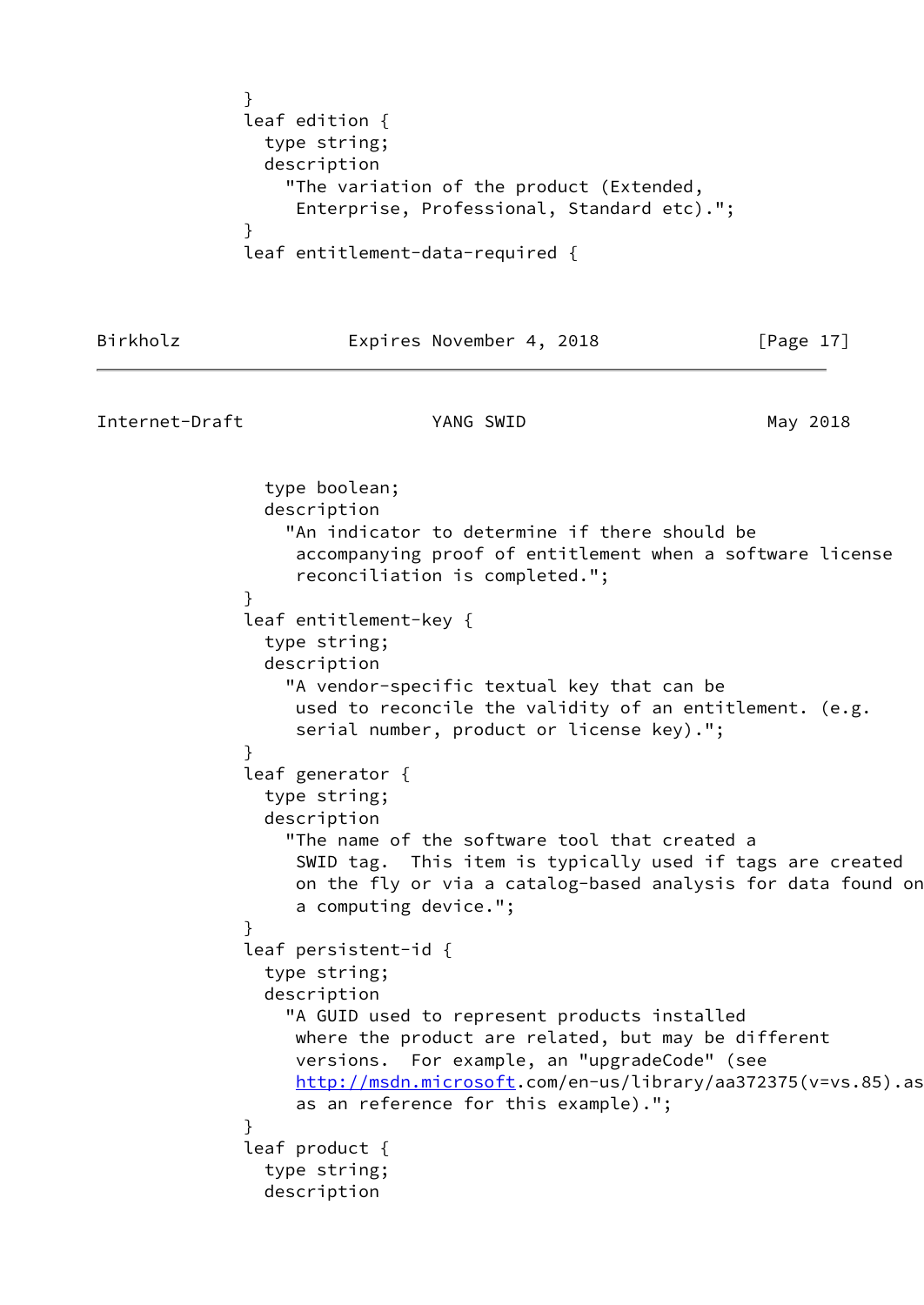"The base name of the product (e.g. Office, Creative Suites, Websphere, etc)."; } leaf product-family { type string; description "The overall product family this software belongs to. Product family is not used to identify that a product is part of a suite, but is instead used when a set of products that are all related may be installed on multiple different devices. For example, an enterprise backup system may consist of a backup services, multiple different backup services that support mail services, databases and ERP systems, as well as individual software components that backup client system

Birkholz **Expires November 4, 2018** [Page 18]

Internet-Draft **YANG SWID** May 2018

 entities. In such an usage scenario, all software components that are part of the backup system would have the same product-family name so they can be grouped together in respect to reporting systems."; } leaf revision { type string; description "The informal or colloquial representation of the sub-version of the given product (ie, SP1, R2, RC1, Beta 2, etc). Note that the SoftwareIdentity.version will provide very exact version details, the revision is intended for use in environments where reporting on the informal or colloquial representation of the software is important (for example, if for a certain business process, an organization recognizes that it must have, for example "ServicePack 1" or later of a specific product installed on all devices, they can use the revision data value to quickly identify any devices that do not meet this requirement). Depending on how a software organizations distributes revisions, this value could be specified in a primary (if distributed as an upgrade) or supplemental (if distributed as a patch) SWID tag."; } leaf summary {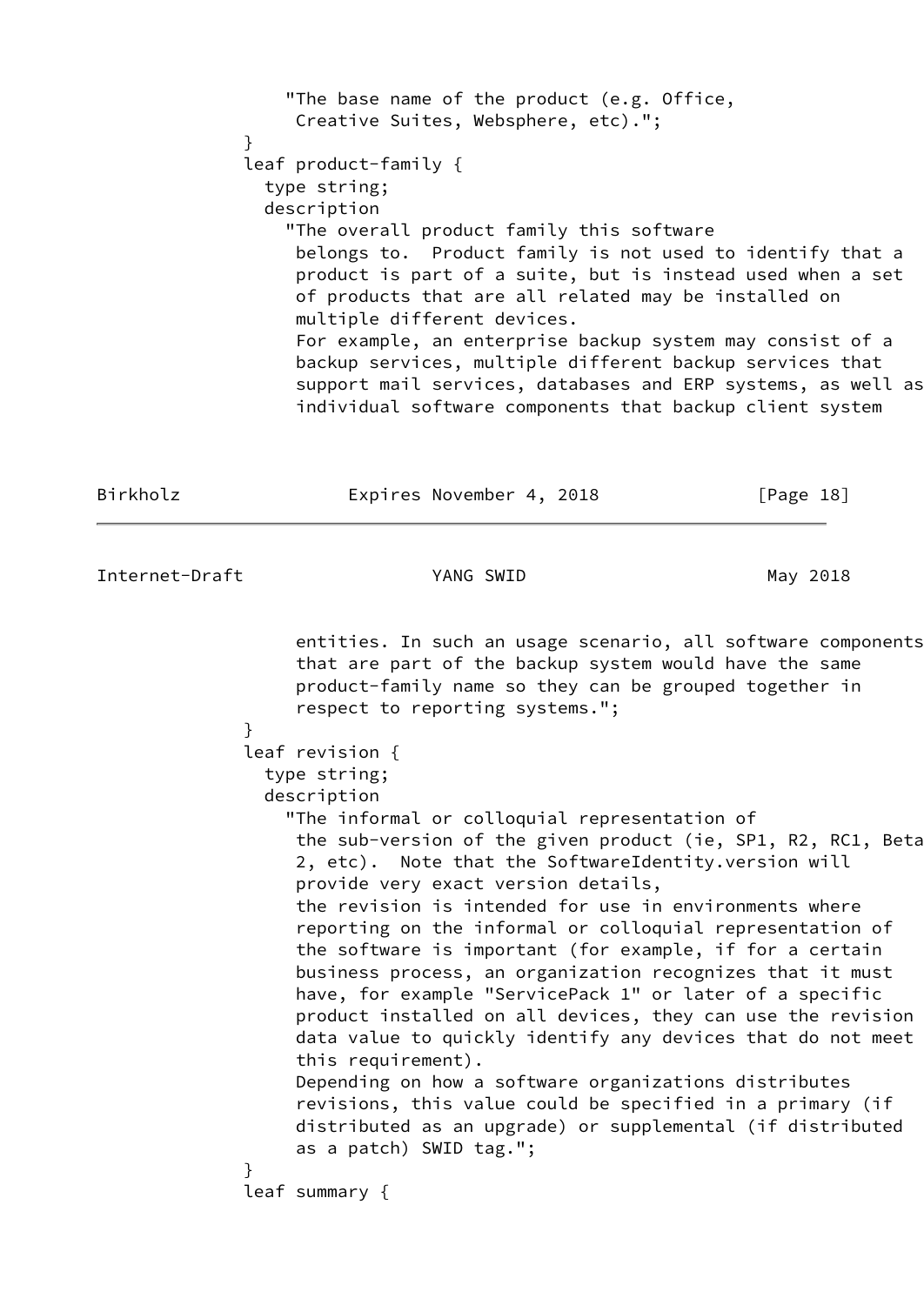```
 type string;
                description
                  "A short (one-sentence) description of the
                   software.";
 }
              leaf unspsc-code {
                type string;
                description
                  "An 8 digit code that provides UNSPSC
                   classification of the software product this SWID tag
                   identifies. For more information see,
                   http://www.unspsc.org/.";
 }
              leaf unspsc-version {
                type string;
                description
                  "An 8 digit code that provides UNSPSC
                   classification of the software product this SWID tag
                   identifies. For more information see,
                   http://www.unspsc.org/.";
 }
 }
```

```
Birkholz Expires November 4, 2018 [Page 19]
```
Internet-Draft YANG SWID May 2018

```
 }
           leaf corpus {
            type boolean;
            description
               "Set to true, if this attribute specifies that this SWID tag is a
                collection of information that describes the pre-installation
                data of software component.";
 }
           leaf patch {
            type boolean;
            description
               "A set of files that is intended to modify an
                existing set of files (including configuration files,
                scripts and corresponding environment variables that are
                create by the OS for the runtime environment) that composes
                a software component. A software component patch does
                neither alter the version number (see 13) nor the release
                details (descriptive english text, see 44) of a software
                components.
```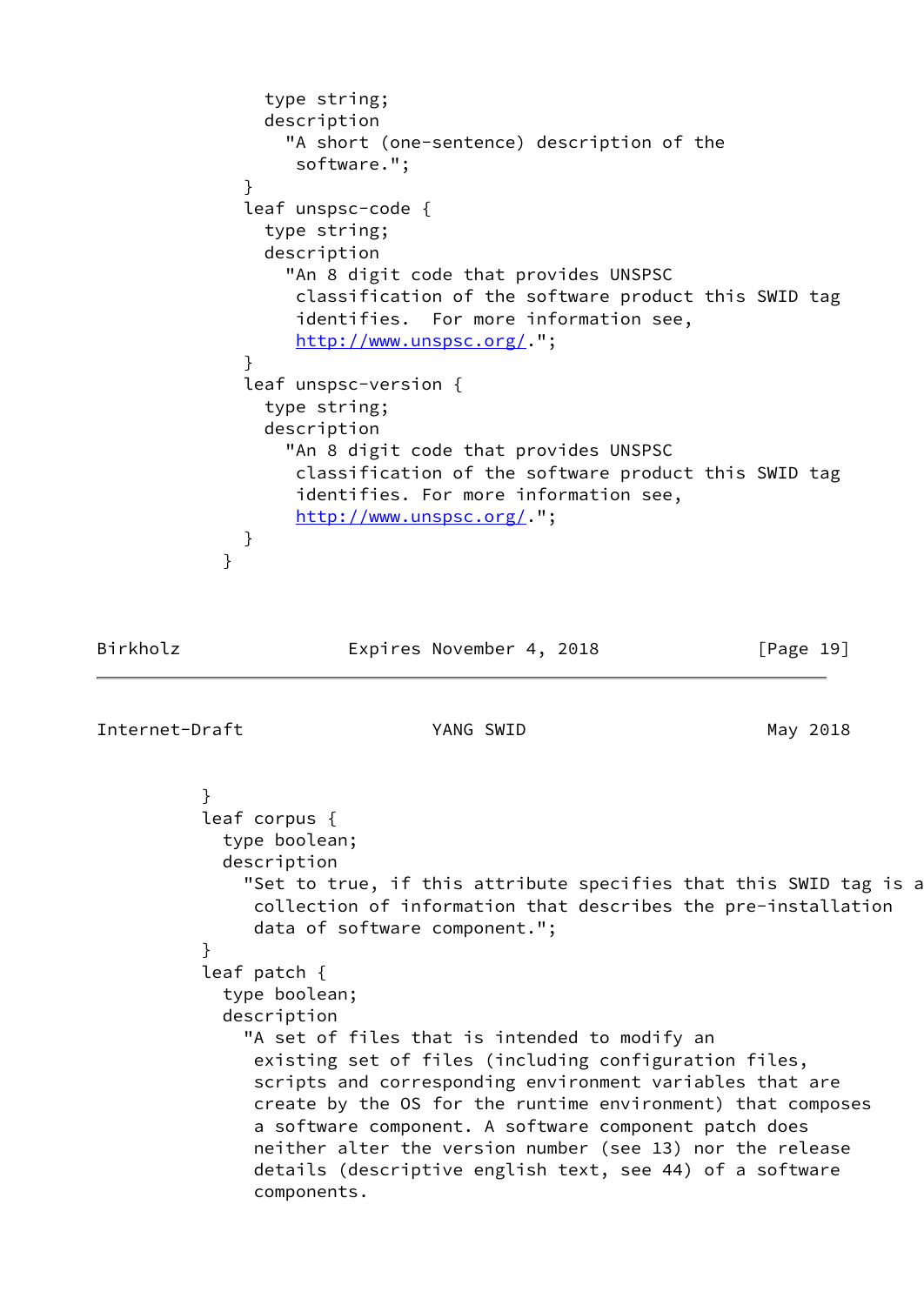|                | }             | provided by different entities (such as the tag consumer, or<br>a Value Added Reseller).";<br>leaf tag-version {<br>type string;<br>description<br>"This item indicates if a specific release of a<br>software component has more than one tag that can represent<br>that specific release. This may be the case if a CoSWID tag<br>producer creates and releases an incorrect tag that they<br>subsequently want to fix, but with no underlying changes to<br>the product the CoSWID tag represents. This could happen if,                                                                                                                                                                                                |           |
|----------------|---------------|----------------------------------------------------------------------------------------------------------------------------------------------------------------------------------------------------------------------------------------------------------------------------------------------------------------------------------------------------------------------------------------------------------------------------------------------------------------------------------------------------------------------------------------------------------------------------------------------------------------------------------------------------------------------------------------------------------------------------|-----------|
| Internet-Draft |               | YANG SWID                                                                                                                                                                                                                                                                                                                                                                                                                                                                                                                                                                                                                                                                                                                  | May 2018  |
| Birkholz       |               | Expires November 4, 2018                                                                                                                                                                                                                                                                                                                                                                                                                                                                                                                                                                                                                                                                                                   | [Page 20] |
|                | }             | leaf media $\{$<br>type boolean;<br>description<br>"This text value is a hint to the tag consumer to<br>understand what this SWID tag applies to. This item can also<br>be included in the link item to represent a attributes<br>defined by the W3C Media Queries Recommendation (see<br>http://www.w3.org/TR/css3-mediaqueries/). A hint to the<br>consumer of the link to what the target item is applicable<br>for.";<br>leaf supplemental {<br>type boolean;<br>description<br>"Specifies that this tag provides supplemental tag<br>data that can be merged with primary tag data to create a<br>complete record of the software information. Supplemental<br>tags will often be provided at install time and may be |           |
|                | $\mathcal{F}$ | contain the patch item and its value MUST be set<br>to true.<br>It is recommended but not required to include a<br>rel(ation) item in a patch CoSWID. If a CoSWID includes a<br>patch member, but not a rel member, it is implied that it<br>SHOULD be installed independently of any other CoSWID tag<br>document -- even if an effective but not explicit<br>relationship exists.";                                                                                                                                                                                                                                                                                                                                      |           |
|                |               | If a SWID tag is a patch, it MUST                                                                                                                                                                                                                                                                                                                                                                                                                                                                                                                                                                                                                                                                                          |           |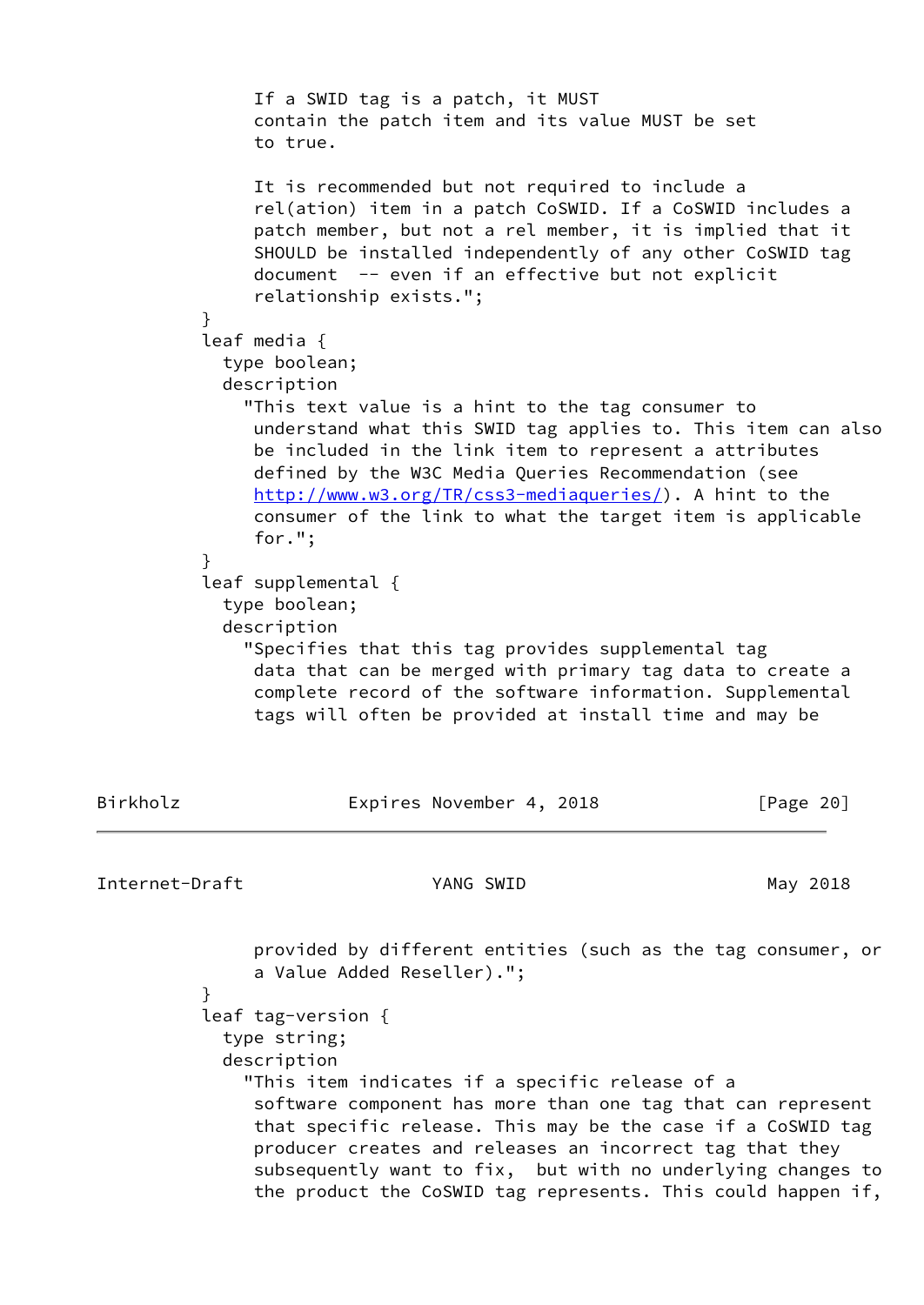```
 for example, a patch is distributed that has a link
               reference that does not cover all the various software
               releases it can patch. A newer CoSWID tag for that patch can
               be generated and the tag-version value incremented to
               indicate that the data is updated.";
 }
          leaf software-version {
            type string;
            description
              "Underlying development version for the software
               component.";
 }
          leaf version-scheme {
            type string;
            description
               "Scheme used for the version number. Valid
                enumerations are :
                * alphanumeric: strictly a string, sorting alphanumerically
               * decimal: a floating point number (i.e., 1.25 is less than
                  1.3 )
                * multipartnumeric: numbers separated via dots, where the
                  numbers are interpreted as integers (ie, 1.2.3 , 1.4.5.6
                  , 1.2.3.4.5.6.7). This string convention is similar to
                  OIDs.
                * multipartnumeric+suffix: numbers separated via dots, where
                  the numbers are interpreted as integers with an additional
                  string suffix (e.g., 1.2.3a).
                * semver: a string as defined by the semver.org spec [FiXME:
                  reference]
                * unknown: the last resort choice, no attempt should be made
                  to order these";
          }
        }
      }
    }
Birkholz Expires November 4, 2018 [Page 21]
Internet-Draft YANG SWID May 2018
```

```
 }
}
<CODE ENDS>
```
Author's Address